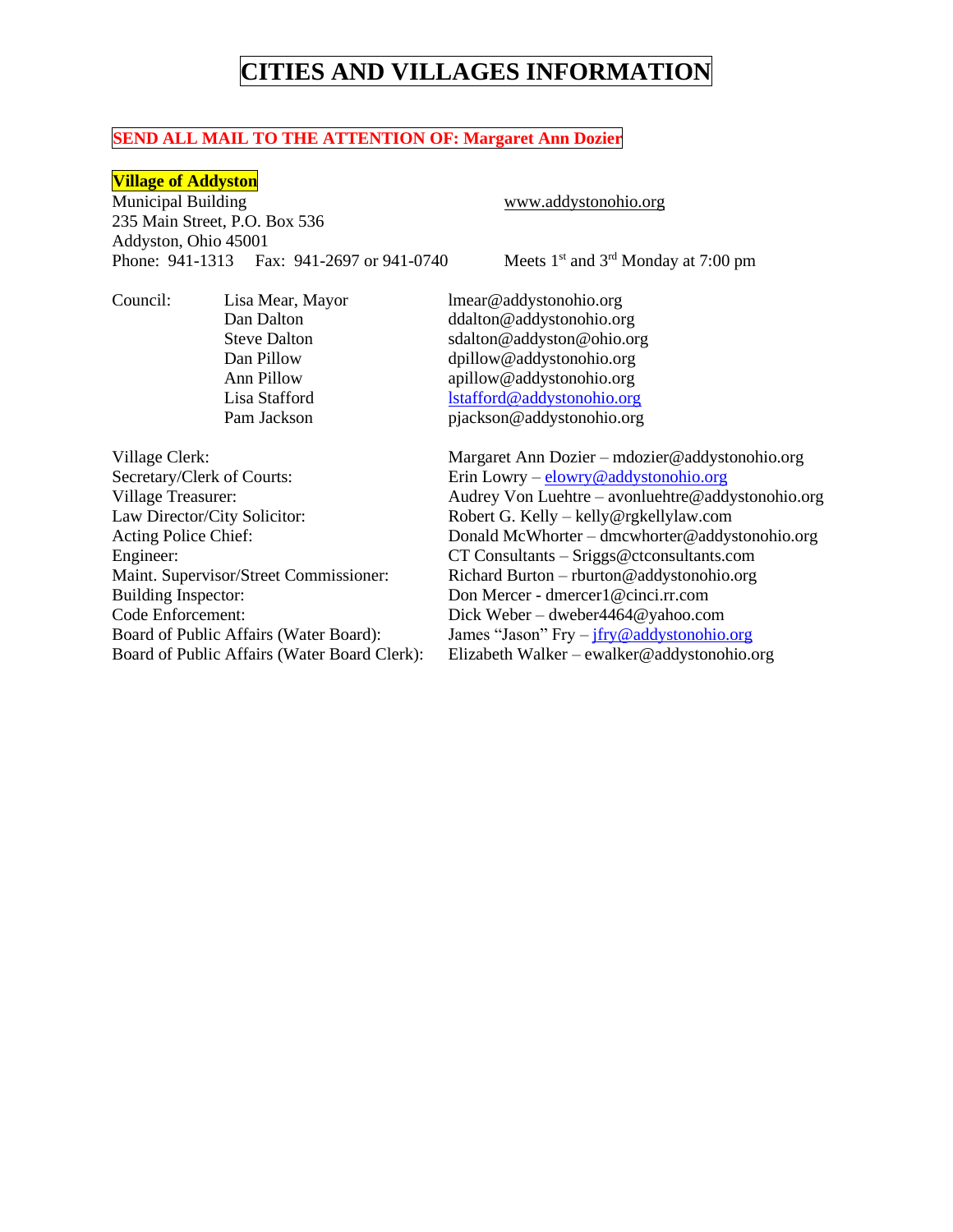### **Village of Amberley**

Village Municipal Building [www.amberleyvillage.org](http://www.amberleyvillage.org/) 7149 Ridge Road Cincinnati, Ohio 45237-2399 Phone: 531-8675 Fax: 531-8154 Meets 2<sup>nd</sup> Monday at 6:30 pm Public Safety: 531-2040

Council: Tom Muething, Mayor tmuething@amberleyvillage.org Natalie Wolf, Vice Mayor nwolf@amberleyvillage.org Ben Hunt – District A bhunt@amberleyvillage.org

Ray Warren – District D rwarren@amberleyvillage.org Richard Bardach – District E rbardach@amberleyvillage.org Elida Kamine – At Large ekamine@amberleyvillage.org Peg Conway – At Large pconway@amberleyvillage.org

Clerk/Executive Assistant: Tammy Reasoner -- tpreasoner@amberleyvillage.org Admin. Assistant: Carolyn Wallis -- cwallis @amberleyvillage.org Finance Administrator: Kathleen Harcourt – kharcourt @amberleyvillage.org Treasurer: Rick Kay – kayrick@ymail.com Manager: Scot Lahrmer – slahrmer@amberleyvillage.org Solicitor: Andy Kaake -- arkaake@woodlamping.com Police/Fire Chief: Rich Wallace – rlwallace @amberleyvillage.org Engineer: Frank Twehues W/CT Consultants – ftwehues@ctconsultants.com Zoning & Project: Wes Brown – wbrown@amberleyvillage.org Tax Administrator Jenny West -- jwest@amberleyvillage.org Maintenance Supervisor: Tony Chesney – tchesney@amberleyvillage.org Maintenance Forman: Ryan Monahan – rmonahan@amberleyvillage.org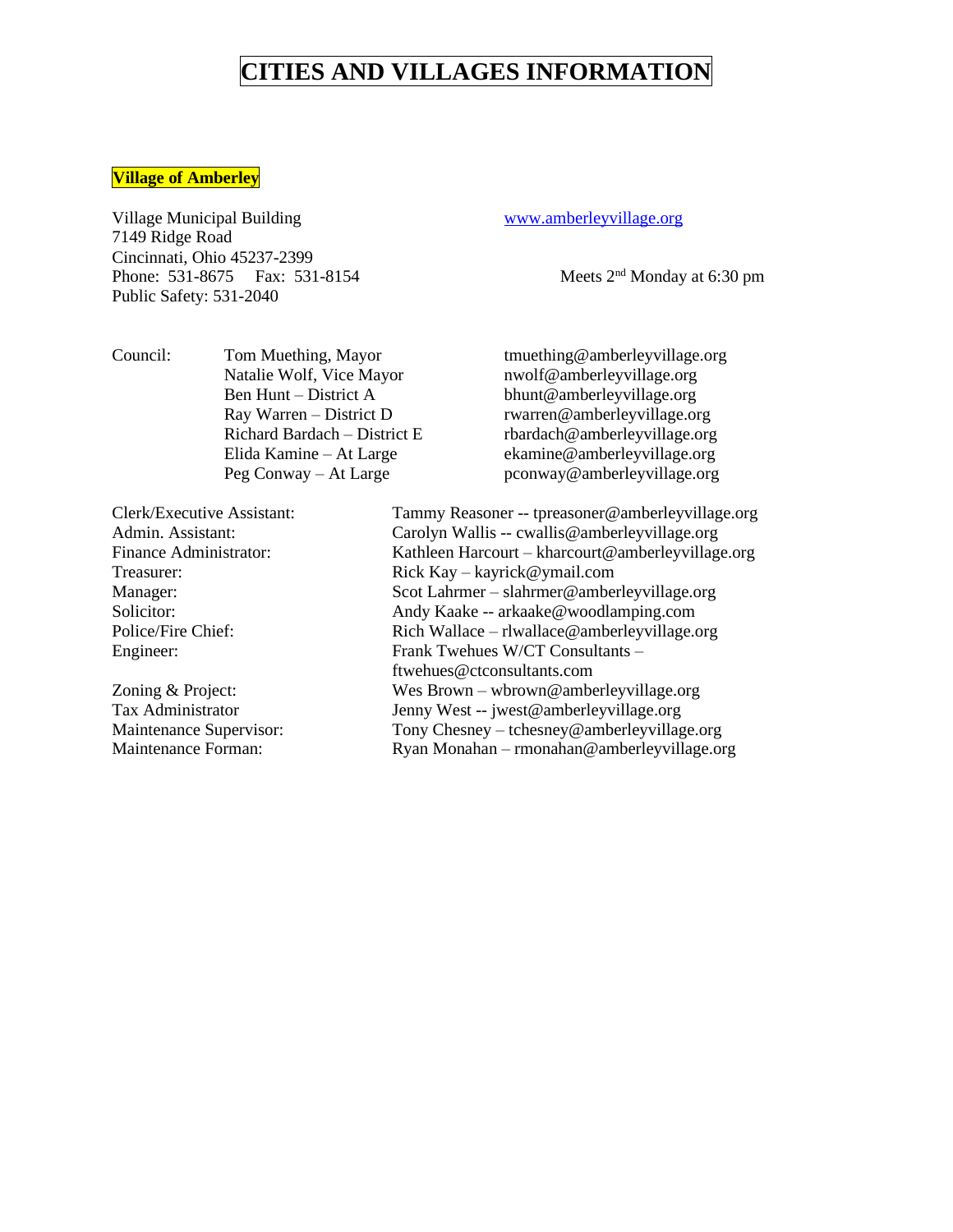### **Village of Arlington Heights**

Municipal Building WWW.ahohio.org 601 Elliott Avenue Cincinnati, Ohio 45215-5417 Phone: 821-2076 Fax: 821-3381 Meets 4<sup>th</sup> Monday at 7:00 pm

Council: Steve Crase, Mayor [scrase@ahohio.org](mailto:scrase@ahohio.org)

Ana Gil ana.gil@ahohio.org<br>Eddie McKinney ed.mckinney@ahohi [ed.mckinney@ahohio.org](mailto:ed.mckinney@ahohio.org) Kathleen Davis Kathleen.davis@ahohio.org Charity McFerron charity.mcferron@ahohio.org Joseph Imbus joseph.imbus@ahohio.org Linda Ott lisa.ott@ahohio.org

Fiscal Officer: Megan Braun – mbraun@ahohio.org Law Directors: Kathleen Ryan – kryan@manleyburke.com Service Director: Jeff Mclemore – jeffservice@ahohio.org Police Chief: City of Reading Police Dept. – Bryan Edens Fire Chief: City of Reading – Todd Owens Engineer: JMA Consultants, Inc. – jvatter@jmaconcult.com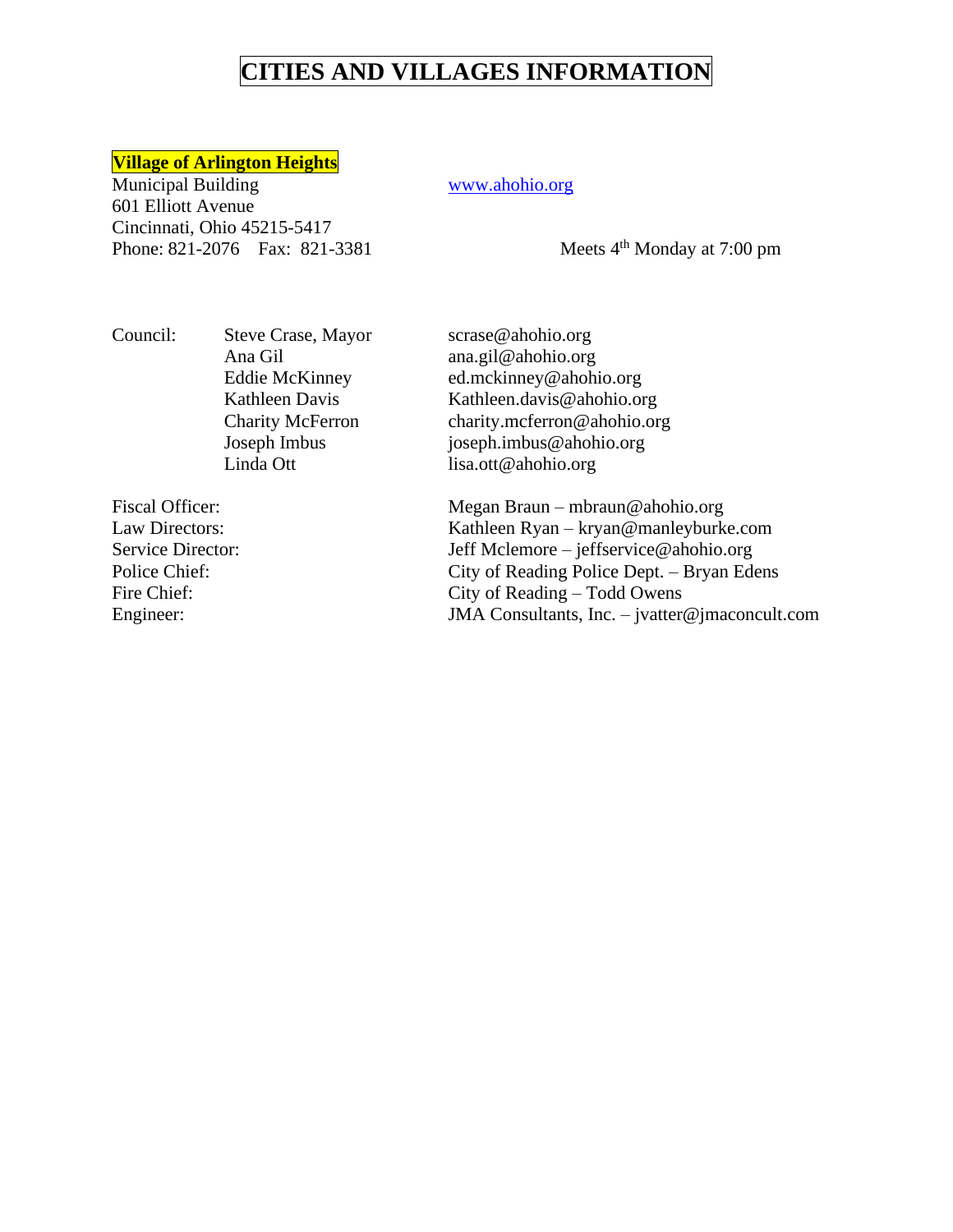### **City of Blue Ash**

Municipal & Safety Center **Meets:** Jan.-May: Sept.-Oct. 4343 Cooper Road **2** Blue Ash, Ohio 45242-5699 Phone: 745-8500 Fax: 745-8594

Council: Marc Sirkin, Mayor (At Large) msirki[n@blueash.com](mailto:tadamec@blueash.com) Pramod Jhaveri, Vice Mayor (Ward 3) pjhaveri@blueash.com Lee Czerwonka, At Large [lczerwonka@blueash.com](mailto:lczerwonka@blueash.com) Jill Cole, At Large jcole@blueash.com Katie Schneider (Ward 1) kschneider@blueash.com Joe Leet (Ward 2) jleet @blueash.com Jeff Capell (Ward 4) jcapell@blueash.com

**nd & 4th Thurs. 7:00 pm**

**June- Aug. 2<sup>nd</sup> Thurs**. @ 7:00 pm **[www.blueash.com](http://www.blueash.com/) Nov. & Dec. 2nd Thurs. @ 7:00pm**

Police Chief: Scott Noel – snoel@blueash.com Engineer: Frank Twehues, CT Consultants

Clerk of Council: Jamie Eifert – [administration@blueash.com](mailto:administration@blueash.com) Executive Assistant: Julie Kipper – jkipper@blueash.com City Manager: David Waltz – administration@blueash.com Assistant City Manager: Kelly Harrington - kharrington @blueash.com Treasurer/Admin. Service Director: Sherry Poppe – spoppe@blueash.com Solicitor: Bryan Pacheco, Esq. Dinsmore & Shohl, LLP Public Works Director: Gordon Perry – gperry@blueash.com Fire Chief: Chris Theders – ctheders@blueash.com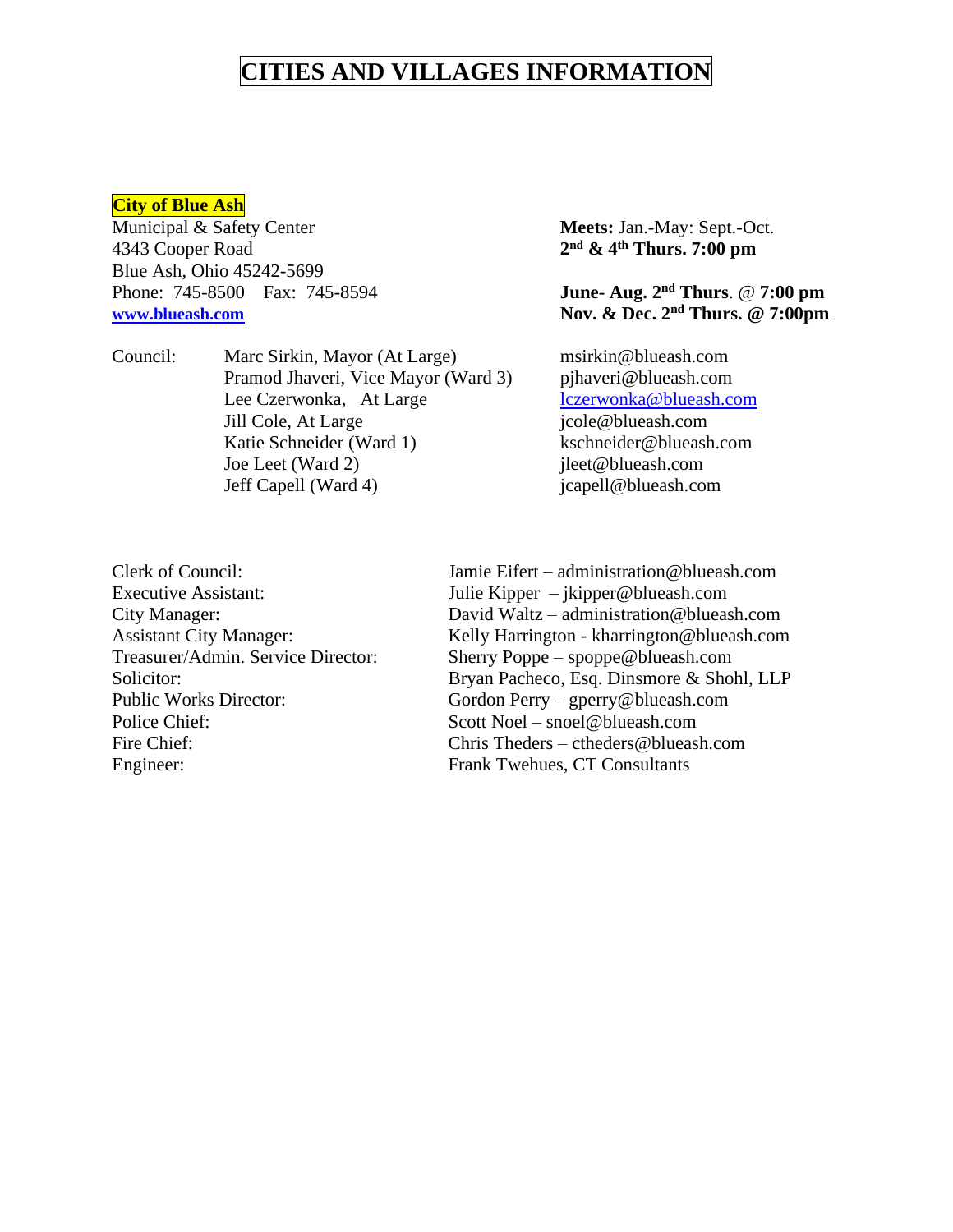### **City of Cheviot**

City Building [www.cheviot.org](http://www.cheviot.org/) 3814 Harrison Avenue Cincinnati, Ohio 45211-4779 Phone:  $661-2700$  Fax:  $661-5854$  Meets 1<sup>st</sup> and 3<sup>rd</sup> Tuesday at 7:30pm

Council: Samuel Keller, Mayor email: skeller@cheviot.org Kathleen Zech, At Large email: [kzech@cheviot.org](mailto:zech@cheviot.org) David Voss, 1<sup>st</sup> Ward email: [dvoss@cheviot.org](mailto:dvoss@cheviot.org) Rae Jean Hardig, 2<sup>nd</sup> Ward email: rhardig@cheviot.org

Admin. Assistant/Recreation Commissioner: Sarah Kastner – skastner@cheviot.org Clerk of Council: Jenny Eilermann - jeilermann @cheviot.org Clerk of Courts: Nicole Kastner – nkastner@cheviot.org Auditor: Theresa Ciolino-Klein

Treasurer: Joe Pahls – jpahls@cheviot.org Law Director: Kimberlee Rohr - krohr@cheviot.org Safety Director: Tom Braun – thraun@cheviot.org Police Chief: Emmett Stone – estone@cheviot.org Fire Chief: Bob Klein – bklein@cheviot.org Engineer: CT Consultants Building Commissioner: Bill Spurling – bspurling @cheviot.org Building Inspector: Fred Brown – fbrown @ cheviot.org Planning and Zoning & Rec Comm/Sec. Steve Braun Tax Commissioner: Steve Brown Public Works Superintendent: Brent Craig – bcraig@cheviot.org Economic Development Director: Caroline Statkus – cstatkus @cheviot.org

Mark Waters, President email: mwaters@cheviot.org Amy Richter, At Large email: arichter@cheviot.org Gail Griffin, At Large email: ggriffin@cheviot.org James Sunderhaus, 3rd Ward email: jsunderhaus@cheviot.org Dan Cunningham, 4<sup>th</sup> Ward email: dcunningham@cheviot.org

tciolinoklein@cheviot.org Assistant Auditor: Patty Henry – phenry@cheviot.org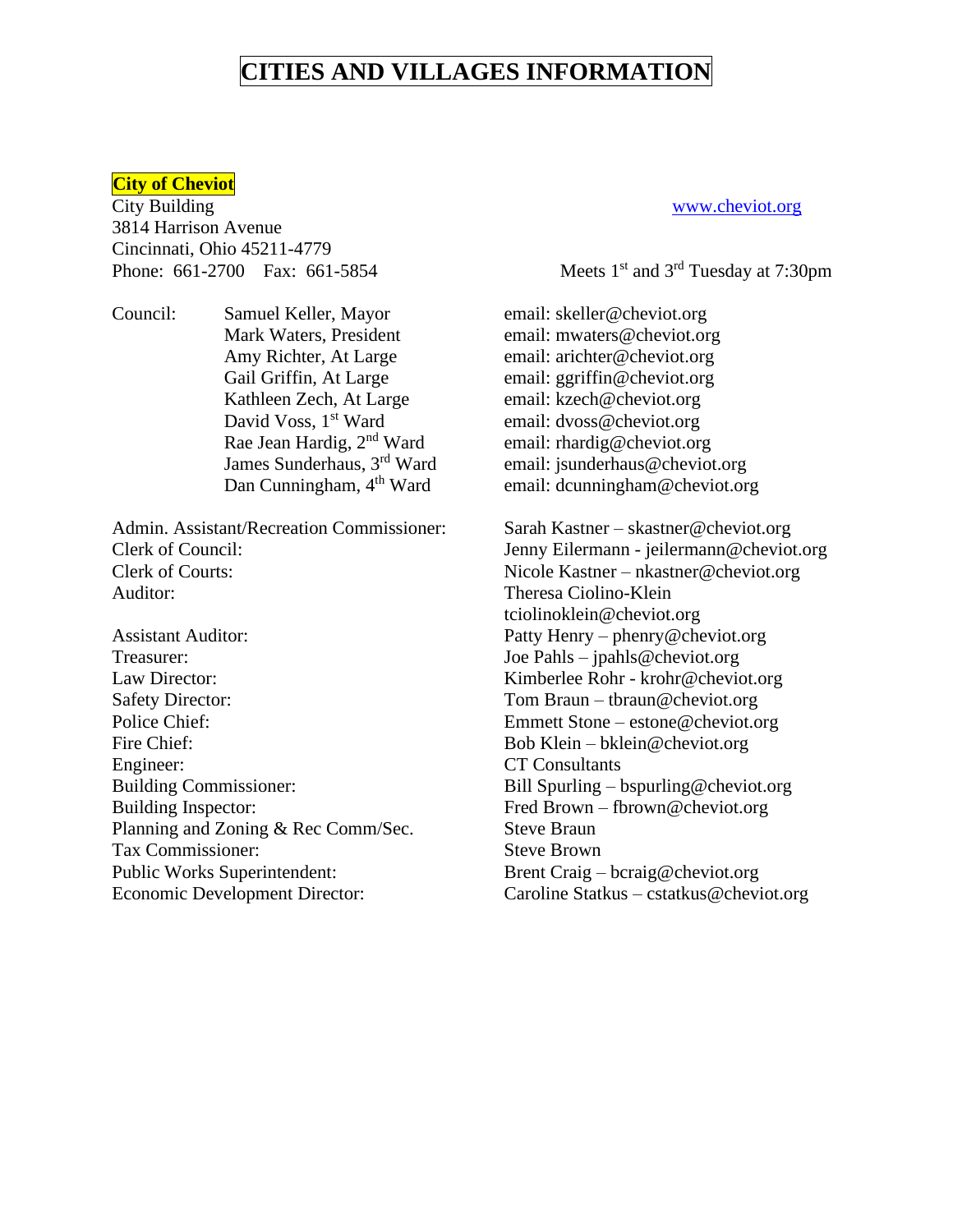### **City of Cincinnati**

801 Plum Street Cincinnati, OH 45202-1980 [www.cincinnati-oh.gov](http://www.cincinnati-oh.gov/) Phone: 591-6000 Fax: 591-6027 Transportation & Engineering: 352-2366 Traffic & Road Operations: 591-6050

Mayor: John Cranley - (352-3250) [mayor.cranley@cincinnati-oh.gov](mailto:mayor.cranley@cincinnati-oh.gov) Vice Mayor: Christopher Smitherman - (352-3464) [christopher.smitherman@cincinnati-oh.gov](mailto:christopher.smitherman@cincinnati-oh.gov)

Council: David Mann, (352-4610) david.mann@cincinnati-oh.gov Greg Landsman (352-5232) greg.landsman@cincinnati-oh.gov Betsy Sundermann (352-3640) [betsy.sundermann@cincinnati-oh.gov](mailto:betsy.sundermann@cincinnati-oh.gov) Steven Goodin (352-5243) steven.goodin@cincinnati-oh.gov Chris Seelbach (352-5210) chris.seelback@cincinnati-oh.gov Wendell Young (352-3466) [wendall.young@cincinnati-oh.gov](mailto:wendall.young@cincinnati-oh.gov)

Deputy Clerk: Nicole Crawford Clerk of Council: Melissa Autry  $P - (352-3246)$   $F - (352-2578)$  [clerkofcouncil@cincinnati-oh.gov](mailto:clerkofcouncil@cincinnati-oh.gov) Clerk of the Committee: clerkofcouncil@cincinnati-oh.gov

City Hall Meetings: Weekly – Wednesday's @ 2:00 p.m.

Jan-Michele Lemon-Kearney (352-5205) [jan-michele.kearney@cincinnati-oh.gov](mailto:jan-michele.kearney@cincinnati-oh.gov) Liz Keating (352-5280) liz.keating@cincinnati-oh.gov

TROD Superintendent: Jarrod K. Bolden – jarrod.bolden@cincinnati-oh.gov City Manager (352-3243): Paula Boggs Muething – [citymanager@cincinnati-oh.gov](mailto:citymanager@cincinnati-oh.gov) Assistant City Manager (352-3475): Sheryl Long - Sheryl.long@cincinnati-oh-gov Assistant City Manager (352-5335): John Juech – john.juech@cincinnati-oh.gov Solicitor (352-4519): Andrew Garth - Andrew.garth@cincinnati-oh.gov Finance Director (352-3731): Karen Alder – karen.alder@cincinnati-oh.gov Public Services Director (352-5454): Jerry Wilkerson - jerry.wilkerson@cincinnati-oh.gov NOD Superintendent (352-2697): Tom Turchiano – tom.turchiano@cincinnati-oh.gov Director of Transportation & Engineering: John Brazina -John.Brazina.@cincinnati-oh.gov City Engineer (352-3291): Don Gindling – don.gindling@cincinnati-oh.gov MSD Department (244-1300): Diana Christy – diana.christy@cincinnati-oh.gov Water Works Department (591-7700): Cathy Bailey – cathy.bailey@cincinnati-oh.gov Fire Chief (352-6220): Roy Winston – roy.winston@cincinnati-oh.gov Police Chief (352-3505) Eliot Isaac – eliot.isaac@cincinnati-oh.gov Surveyor (352-3607): Joel Koopman – joel.koopman@cincinnati-oh.gov

*FOR BLDG, ELECTRICAL & PLUMBING PERMITS GO TO:* 805 CENTRAL AVE (Centennial Two Bldg)  $5^{TH}$  FLOOR CINTI, OH 45225 - (513) 352-3271

### *FOR DRIVEWAY PERMITS GO TO:* 801 Plum Street, Room 425.

Any questions contact Customer Service at (513) 591-6000.

Note: There is no longer a Safety Department. The Department of Highway Maintenance is now referred to as Traffic and Road Operations. Sanitation is now referred to as Neighborhood Operations (NOD).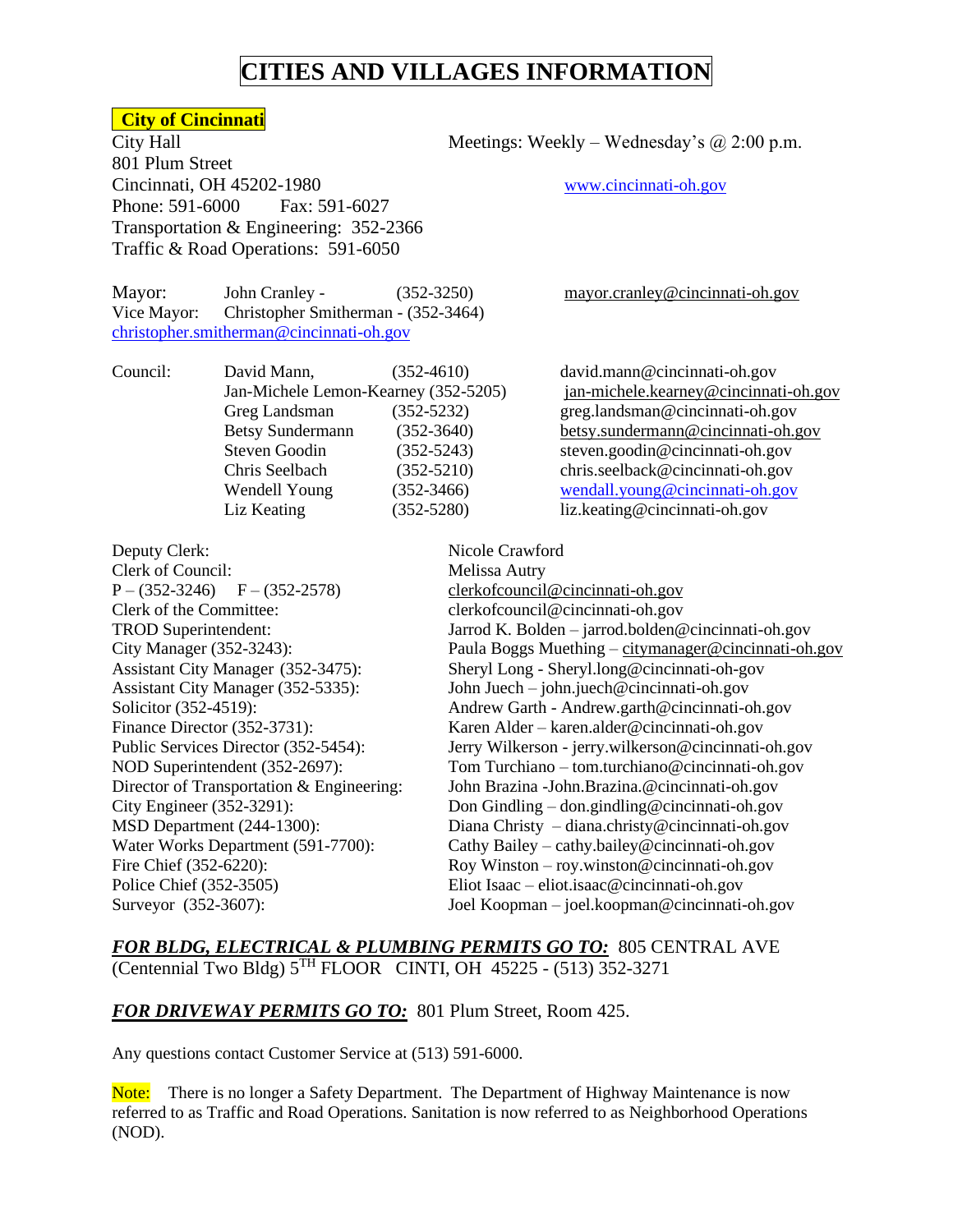### **Village of Cleves**

Municipal Building [www.cleves.org](http://www.cleves.org/) 92 Cleves Avenue Cleves, Ohio 45002-1018 Phone: 941-5127 Fax: 941-7995 Meets 2<sup>nd</sup> Wednesday at 7:00 p.m.

101 N. Miami Ave, Council Chambers

Stephen Myers, Mayor Stephen.myers@cleves.org Geri Meister [geri.meister@cleves.org](mailto:geri.meister@cleves.org) Kevin Burns [kevin.burns@cleves.org](mailto:kevin.burns@cleves.org)<br>Todd Williams todd.williams@cleves.org [todd.williams@cleves.org](mailto:todd.williams@cleves.org) Sandra Peter [Sandra.peter@cleves.org](mailto:Sandra.peter@cleves.org) Tricia Brady tricia.brady@cleves.org

> James.Brett@cleves.org dnicholas@kellyfarrishlaw.com

brian.lacey@miamitownship.org

Council: Tiffiney Myers tiffiney.myers@cleves.org

| Administrator: Mike Rahall  |                                | mike.rahall@cleves.org   |
|-----------------------------|--------------------------------|--------------------------|
| Fiscal Officer: James Brett |                                | James.Brett@cleves.org   |
| Solicitor:                  | Douglas Nicholas               | dnicholas@kellyfarrishla |
| Police Chief:               | <b>Hamilton County Sheriff</b> |                          |
| Fire Chief:                 | <b>Brien Lacey</b>             | brian.lacey@miamitown    |
| Engineer:                   | <b>JMA</b> Consultants, Inc.   |                          |
|                             |                                |                          |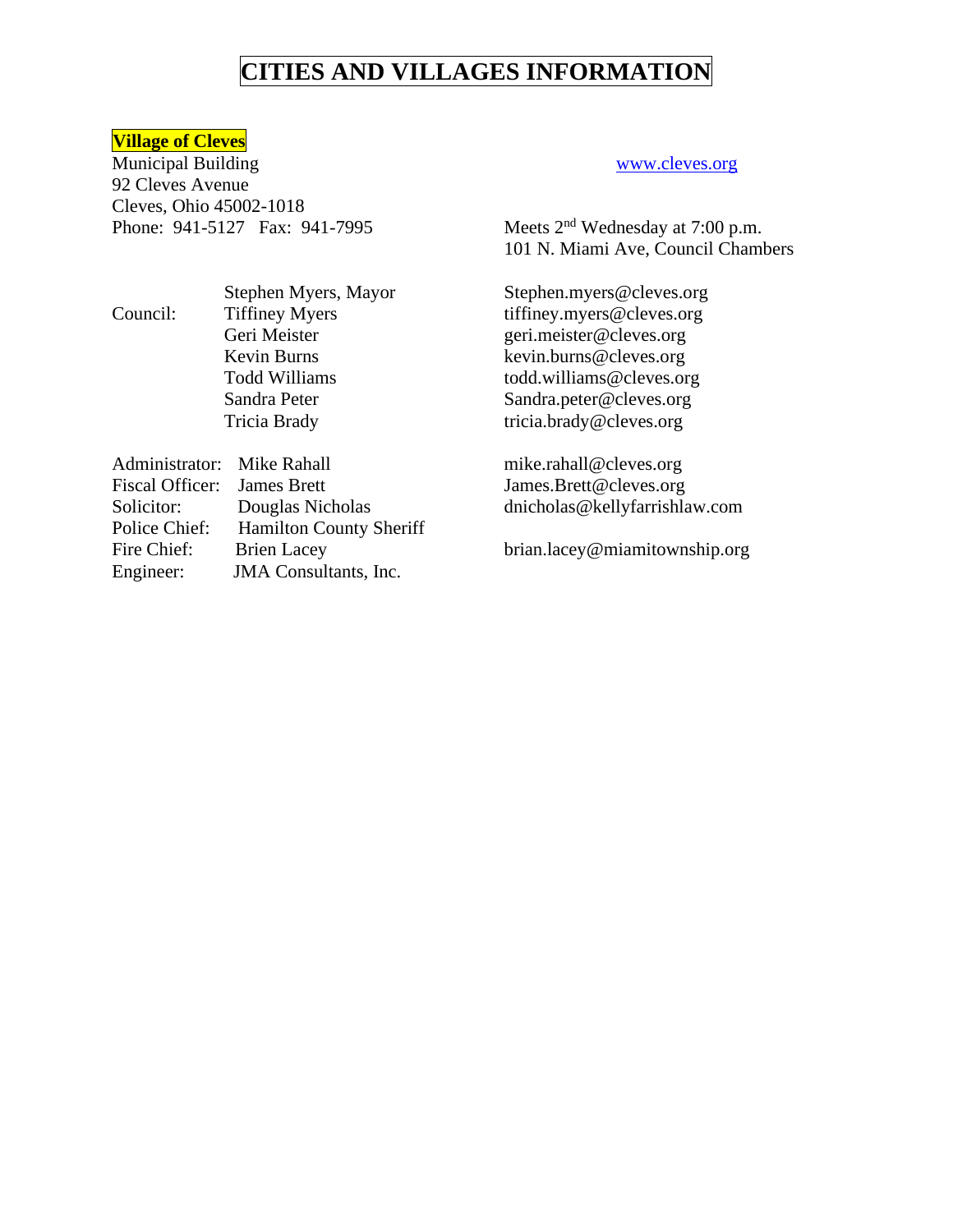### **City of Deer Park**

City Building [www.deerpark-oh.gov](http://www.deerpark-oh.gov/) 7777 Blue Ash Road Deer Park, Ohio 45236-3106 Phone:  $794-8860$  Fax:  $794-8866$  Meets  $2<sup>nd</sup>$  and  $4<sup>th</sup>$  Monday at 7:00

At City Building 7777 Blue Ash Road Deer Park, Ohio 45236

| Council: | John Donnellon, Mayor                                      | jdonnellon@deerpark-oh.gov |
|----------|------------------------------------------------------------|----------------------------|
|          | Shaughn Daily, President of Council sdaily@deerpark-oh.gov |                            |
|          | Thomas $\text{Camp} - \text{At Large}$                     | tcamp@deerpark-oh.gov      |
|          | Mark Feldhaus - At Large                                   | mfeldhaus@deerpark-oh.gov  |
|          | Dan Lehane – At Large                                      | dlehane@deerpark-oh.gov    |
|          | Lori Newsom $-1$ <sup>st</sup> Ward                        | lnewsom@deerpark-oh.gov    |
|          | Michael W. Rapp $-2nd$ Ward                                | mrapp@deerpark-oh.gov      |
|          | Kathy Downs $-3rd$ Ward                                    | kdowns@deerpark-oh.gov     |
|          | Ron Tolliver $-4$ <sup>th</sup> Ward                       | rtolliver@deerpark-oh.gov  |

| Clerk:                          |
|---------------------------------|
| Auditor:                        |
| Treasurer:                      |
| Law Director:                   |
| <b>Safety Service Director:</b> |
| Police Chief:                   |
| Fire Chief:                     |
| Engineer:                       |
|                                 |

Kleingers & Associates

Clerk: Joan Perin joanperin@deerpark-oh.gov John C. Applegate japplegate@deerpark-oh.gov Angela Chachoff achachoff@deerpark-oh.gov Andrew J. Helmes ahelmes@deerpark-oh.gov William Jetter wjetter@deerpark-oh.gov Michael Schlie michaelschlie@deerpark-oh.gov Denny Meador, II dmeadorjr@dpsjfd.org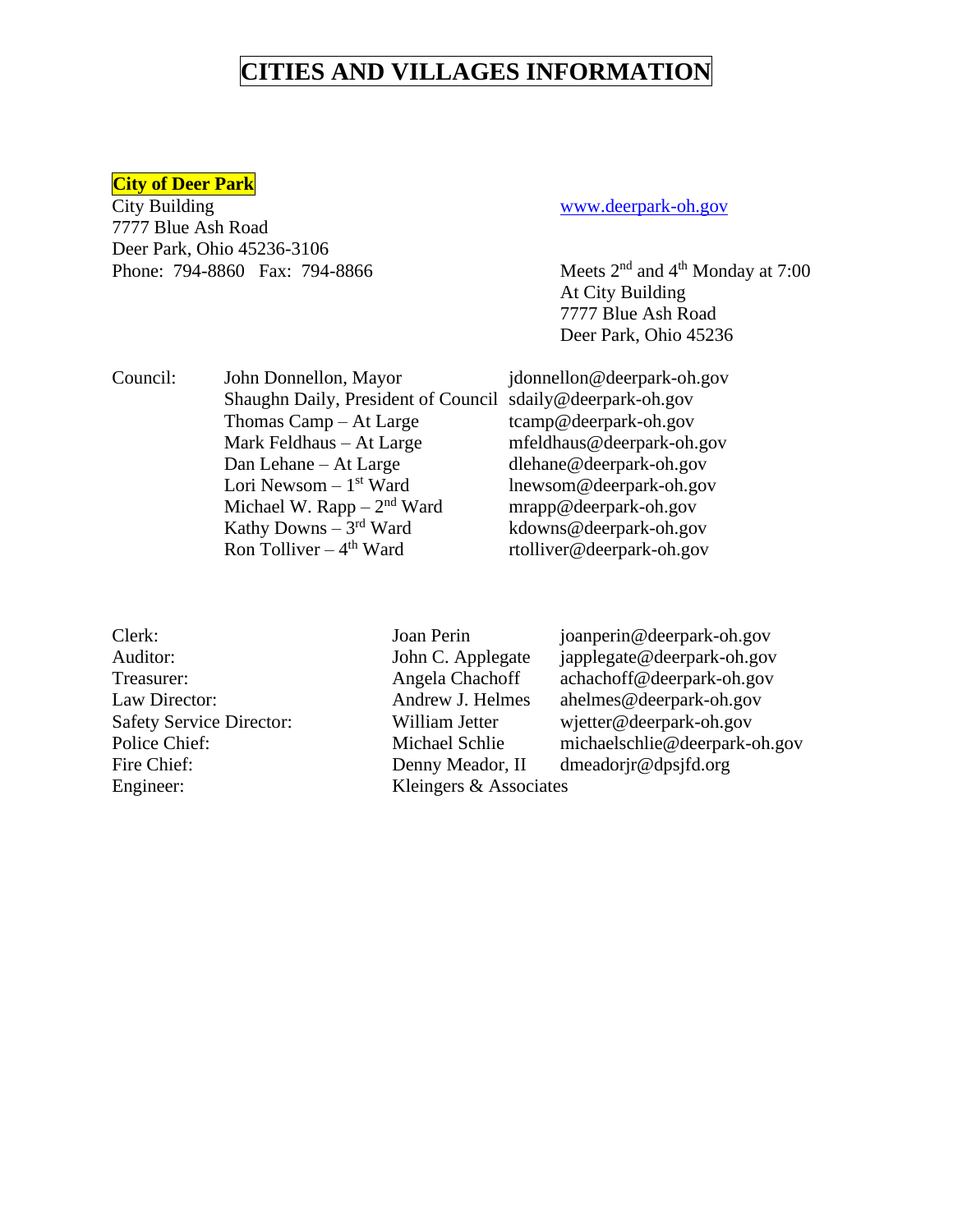### **Village of Elmwood Place**

6118 Vine Street Elmwood Place, Ohio 45216-2109 Fax: (513) 242-4578 Town Hall (513) 242-0291 Mayor's Office (513) 242-0563

Meets  $1<sup>st</sup>$  Tuesday @ 7:00 PM

|                 | Paul Furnish, Mayor        | email: pfurnish@elmwoodplace-oh.gov     |
|-----------------|----------------------------|-----------------------------------------|
|                 | Joseph Anneken, Vice Mayor | email: janneken@elmwoodplace-oh.gov     |
| Council:        | Thelma Swanson             | email: tswanson@elmwoodplace-oh.gov     |
|                 | Kenneth Shuey              | email: kshuey@elmwoodplace-oh.gov       |
|                 | Joseph Anneken             | email: jhanneken@ elmwoodplace-oh.gov   |
|                 | Brendan O. Weaver          | email: oweaver@elmwoodplace-oh.gov      |
|                 | Ronald Spears Jr.          | email: rspears@elmwoodplace-oh.gov      |
|                 | Hubert W. Jackson          | email: wjackson@elmwoodplace-oh.gov     |
| Clart/Cacrotary |                            | Shaila Dornbusch Ecityball@cinci rr.com |

Street Commissioner: vacant

Clerk/Secretary: Sheila Dornbusch - Ecityhall@cinci.rr.com Clerk/Treasurer: Nancy Riley – nriley@bizcinci.rr.com Solicitor: Chris Houston – CHouston@taftlaw.com Engineer: JMA Consultants, Inc. – bgoubeaux@jmaconsult.com Police Chief: Eric Bartlett – Sbartlett @elmwoodplace-oh.gov Fire Chief: Matthew Morgan – mmorgan@elmwoodplace-oh.gov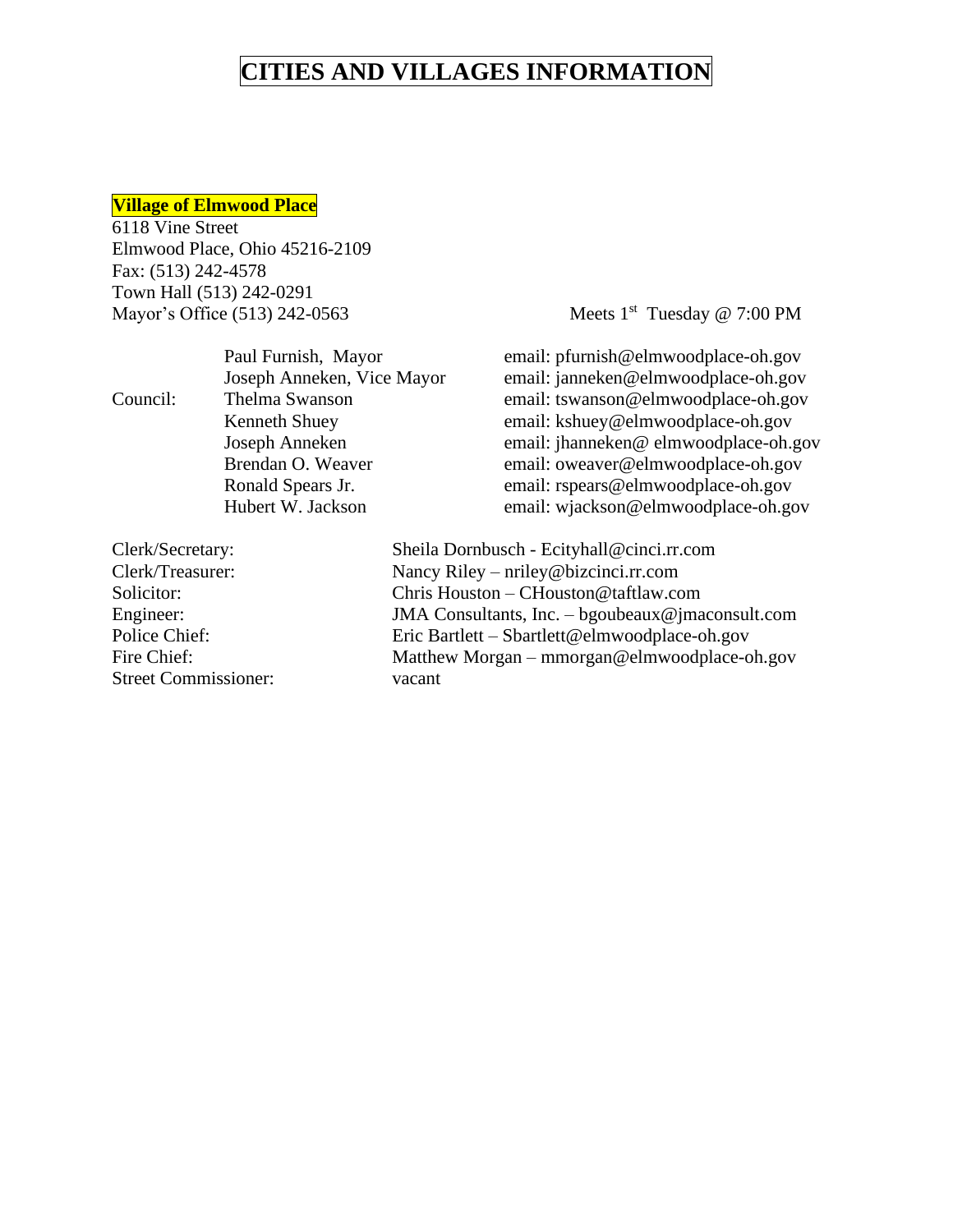### **Village of Evendale**

Municipal Building [www.EvendaleOhio.org](http://www.evendaleohio.org/) 10500 Reading Road Evendale, Ohio 45241-2574 Phone: 563-2244 Fax: 563-4636

Richard H. Finan, Mayor Council: J. Jeffrey Albrink, Vice Mayor

& Chief Administrative Officer<br>
J. Jeffrey Albrink, Vice Mayor ieff.albrink@evendaleohio.org Carolyn Smiley-Robertson carolyn.smiley-robertson @evendaleohio.org Chris Schaefer chris.schaefer@evendaleohio.org Beth McDaniel beth.mcdaniel@evendaleohio.org William Puthoff, Jr. [bill.puthoff2@evendaleohio.org](mailto:bill.puthoff2@evendaleohio.org) Tom Sextro Tom.sextro@evendaleohio.org

| Director of Administrative Svcs: | David Elmer – david.elmer@evendaleohio.org            |
|----------------------------------|-------------------------------------------------------|
| Clerk:                           | Barb Rohs – barb.rohs@evendaleohio.org                |
| Treasurer:                       | Maureen Flavin – maureen.flavin@evendaleohio.org      |
| Tax Administrator:               | Cindy Vaske – cindy.vaske@evendaleohio.org            |
| Solicitor:                       | Timothy Burke $-$ none given                          |
| Engineer & Service Director:     | James Jeffers – james.jeffers@evendaleohio.org        |
| Police Chief:                    | Niel Korte – niel.korte@evendaleohio.org              |
| Fire Chief:                      | Mike Hauck – mike.hauck@evendaleohio.org              |
| <b>Recreation Director:</b>      | Kim Pielage – kim.pielage@evendaleohio.org            |
| Chief Fiscal/Acctg Officer:      | Cynthia Caracci – Cynthia.caracci@evendaleohio.org    |
| Bldg, Planning & Zoning Mgr:     | Andrew.rodney@evendaleohio.org                        |
| <b>Building Commissioner:</b>    | Donald Mercer C.B.O. - Donald mercer@evendaleohio.org |
|                                  |                                                       |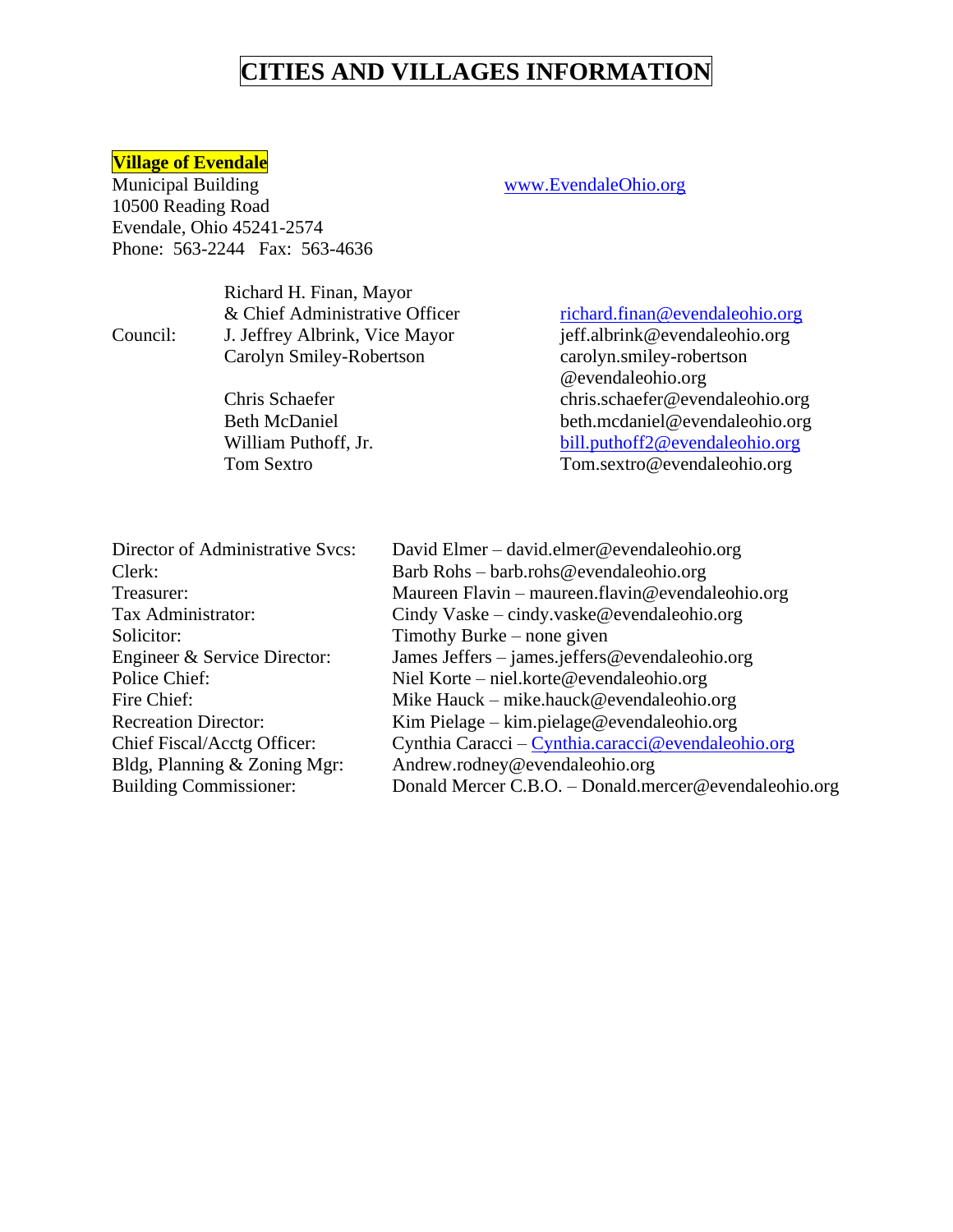### **Village of Fairfax**

Municipal Building [www.f](http://www.village/)airfaxoh.org 5903 Hawthorne Avenue Cincinnati, Ohio 45227-3697 Phone: 527-6505 Fax: 271-4178 Meets 3<sup>rd</sup> Monday at 7:00

Council: Carson L. Shelton, Jr., Mayor cshelton@fairfaxoh.org Don Kessel dkessel@fairfaxoh.org Christy Resnik cresnik@fairfaxoh.org Russ Riffle rriffle@fairfaxoh.org Sharon Lally slally@fairfaxoh.org Robert Ernst Finst rernst@fairfaxoh.org

Ginny Cammeresi [gcammeresi@fairfaxoh.org](mailto:gcammeresi@fairfaxoh.org)

Administrator: Jennifer Kaminer - jkaminer@fairfaxoh.org Fiscal Officer: Robert Doppes – rdoppes @fairfaxoh.org Solicitor: Alan Abes - alan.abes@dinsmore.com Police Chief: Jeffrey Bronson – jbronson@fairfaxoh.org Acting Fire Chief: Terry Timmers - ttimmers02@outlook.com Engineer: J.T. King and Company – jtking@jtking.com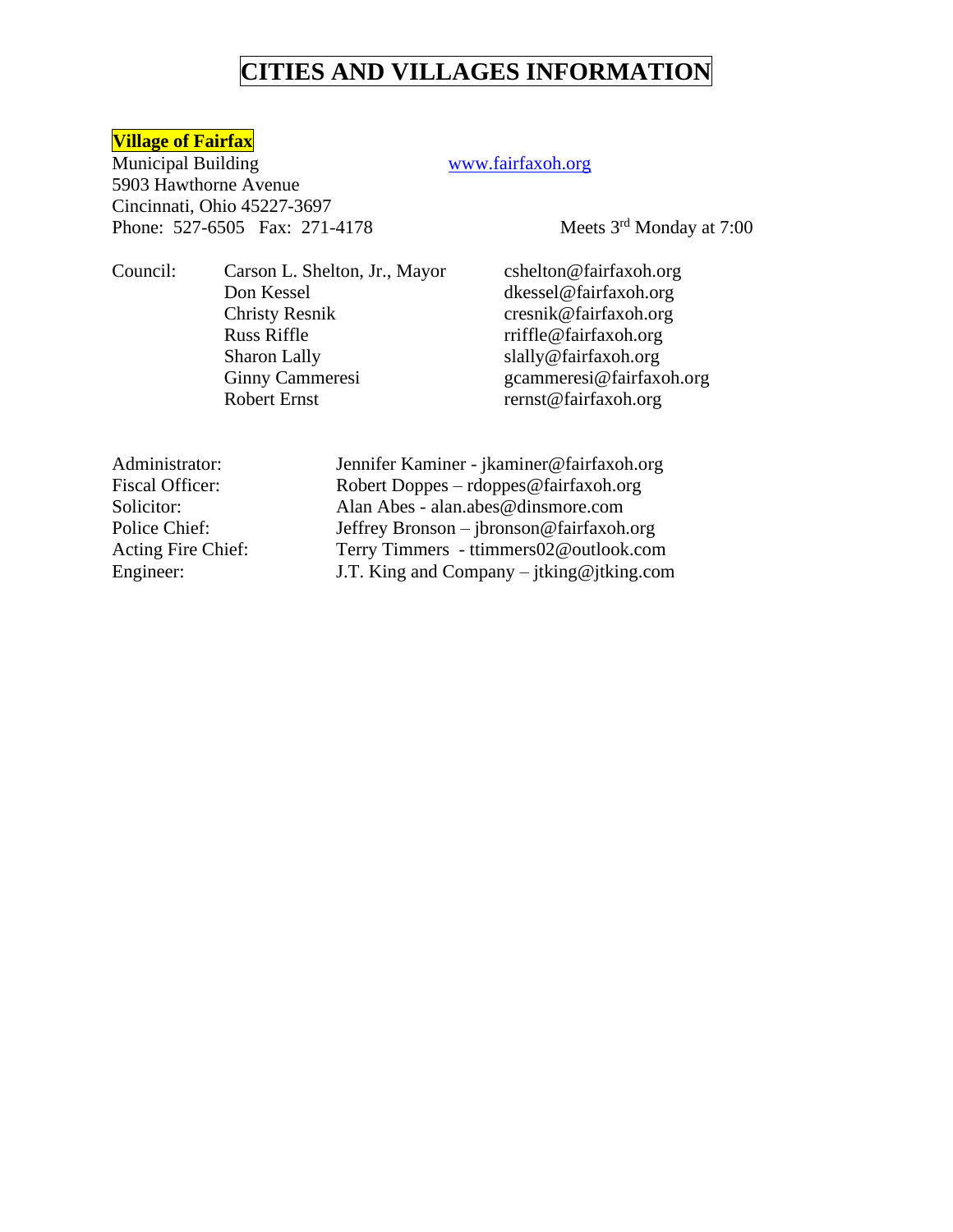### **City of Fairfield**

Fairfield, Ohio 45014

5350 Pleasant Avenue webmaster@fairfield-city.org

Phone: 867-5300 Fax: 867-5329 Meets:  $2<sup>nd</sup>$  & 4<sup>th</sup> Monday of each month *Clerk of Council Office Hours: Mon – Thursday 9:15 a.m. – 3:00 p.m. After business hours call the City Manager at (513) 867-5350.*

Steve Miller, Mayor smiller@fairfield-city.org Council: Chad Oberson, At Large coberson@fairfield-city.org Bill Woeste, At Large bwoeste@fairfield-city.org Lesli Besl, Ward 1 lbesl@fairfield-city.org Dale Paullus, Ward 2 dpaullus@fairfield-city.org Terry Senger, Ward 3 tsenger@fairfield-city.org Tim Abbott, Ward 4 tabbott@fairfield-city.org

Mark Scharringhausen, At Large mscharringhausen@fairfield-city.org

| Clerk of Council:<br>Alisha Wilson – awilson@fairfield-city.org       |                                                  |
|-----------------------------------------------------------------------|--------------------------------------------------|
| City Manager:                                                         | Mark Wendling – mwendling@fairfield-city.org     |
| <b>Assist. City Manager:</b><br>Dan Wendt – dwendt@fairfield-city.org |                                                  |
| Admin. Assistant:                                                     | Darlene Feldmann - dfeldmann@fairfield-city.org  |
| Greg Kathman $-$ gkathman@fairfield-city.org<br>Dev. Srvcs Director:  |                                                  |
| <b>Public Works Director:</b><br>Ben Mann-bmann@fairfield-city.org    |                                                  |
| <b>Public Utilities Director:</b>                                     | Adam Sackenheim - asackenheim@fairfield-city.org |
| Scott Timmer – stimmer@fairfield-city.org<br><b>Finance Director:</b> |                                                  |
| Steve Maynard - smaynard@fairfield-city.org<br>Police Chief:          |                                                  |
| Donald Bennett – dbennett@fairfield-city.org<br>Fire Chief:           |                                                  |
| Law Director:                                                         | Steve Wolterman – swolterman@fairfield-city.org  |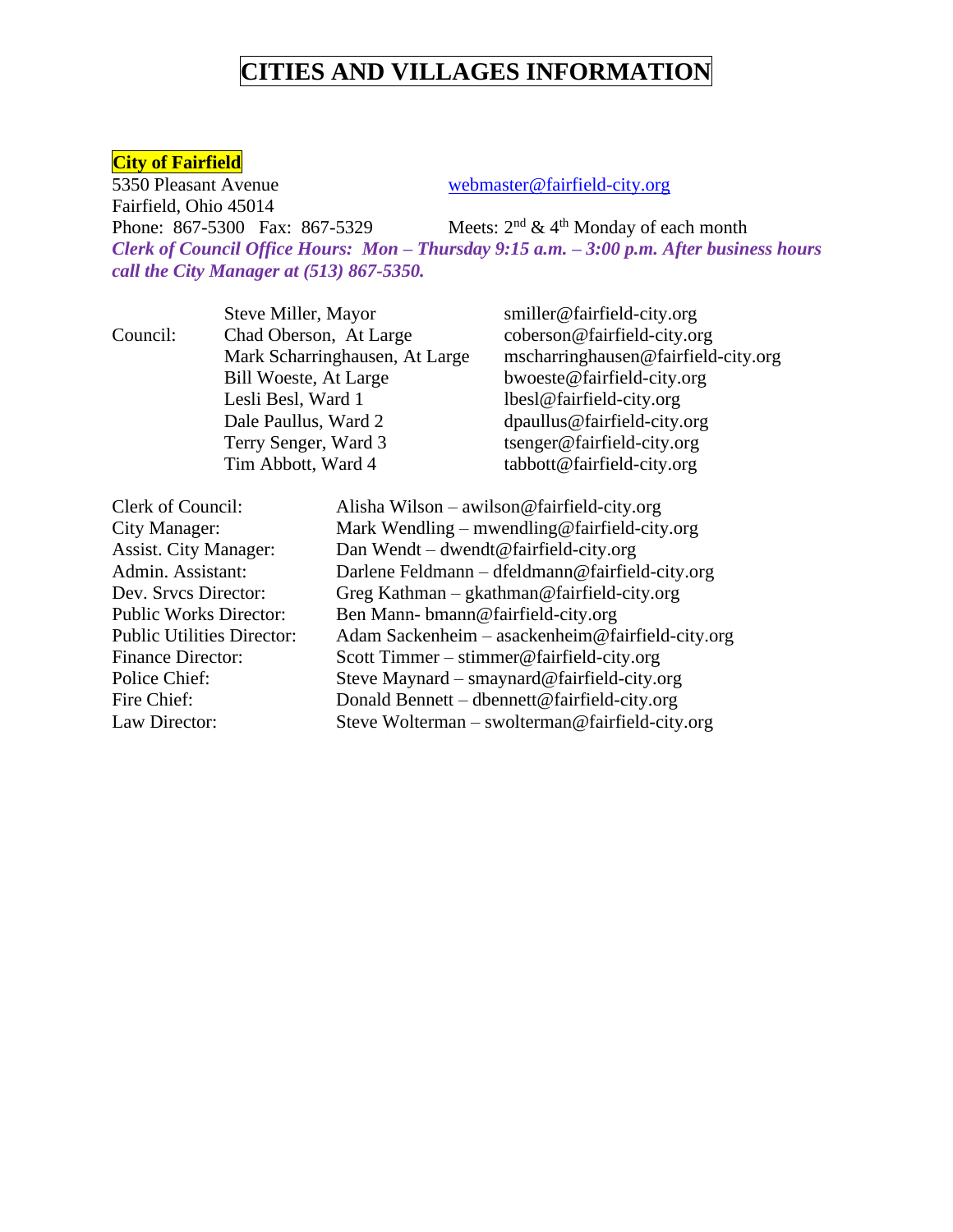### **City of Forest Park**

City Building [www.forestpark.org](http://www.forestpark.org/) 1201 W. Kemper Road Cincinnati, Ohio 45240-1697 Phone: 595-5200 Fax: 595-5285

Meets Virtually  $1<sup>st</sup>$  and  $3<sup>rd</sup>$  Monday at 7:00 P.M.

Council: Charles Johnson, Mayor & Council at Large [cjohnson@forestpark.org](mailto:cjohnson@forestpark.org) Denise Holt, 1<sup>nd</sup> Vice Mayor, At Large [dholt@forestpark.org](mailto:dholt@forestpark.org) Rosalind Moore – 2<sup>nd</sup> Vice Mayor, at Large rmoore@forestpark.org Aharon Brown, At Large acbrown@forestpark.org Diana Herbe, At Large dherbe@forestpark.org Chelsea Nuss – at Large cnuss @ forestpark.org Reginald Sylvester, At Large rsylvester@forestpark.org

Clerk of Council: (595-5208) Sally Boyd – [sallyb@forestpark.org](mailto:sallyb@forestpark.org) City Manager: (595-5200) Don Jones – driones@forestpark.org Law Director: John Wykoff – jwykoff@eagenandwycoff.com Police Chief: (595-5220) William Arns – williama@forestpark.org Fire Chief: (595-5276) Alfie Jones – alfiej@forestpark.org Engineer: Frank Twehues – ftwehues@ctconsultants.com Building Dept. Director: (595-5215) Rafic Nakouzi – raficn@forestpark.org Director of P.W. & Stormwater Utility: (595-5258) Dave Buesking – [daveb@forestpark.org](mailto:daveb@forestpark.org) Community Development Director: (595-5215) Chris Anderson – [chrisa@forestpark.org](mailto:chrisa@forestpark.org) Economic Development Director: (595-5200) Paul Brehm – [pbrehm@forestpark.org](mailto:pbrehm@forestpark.org) Human Resources Director: (595-5200) Andy Levandusky – alevandusky @forestpark.org Finance Director: (595-5211) Harlita Tomlinson – htomlinson @forestpark.org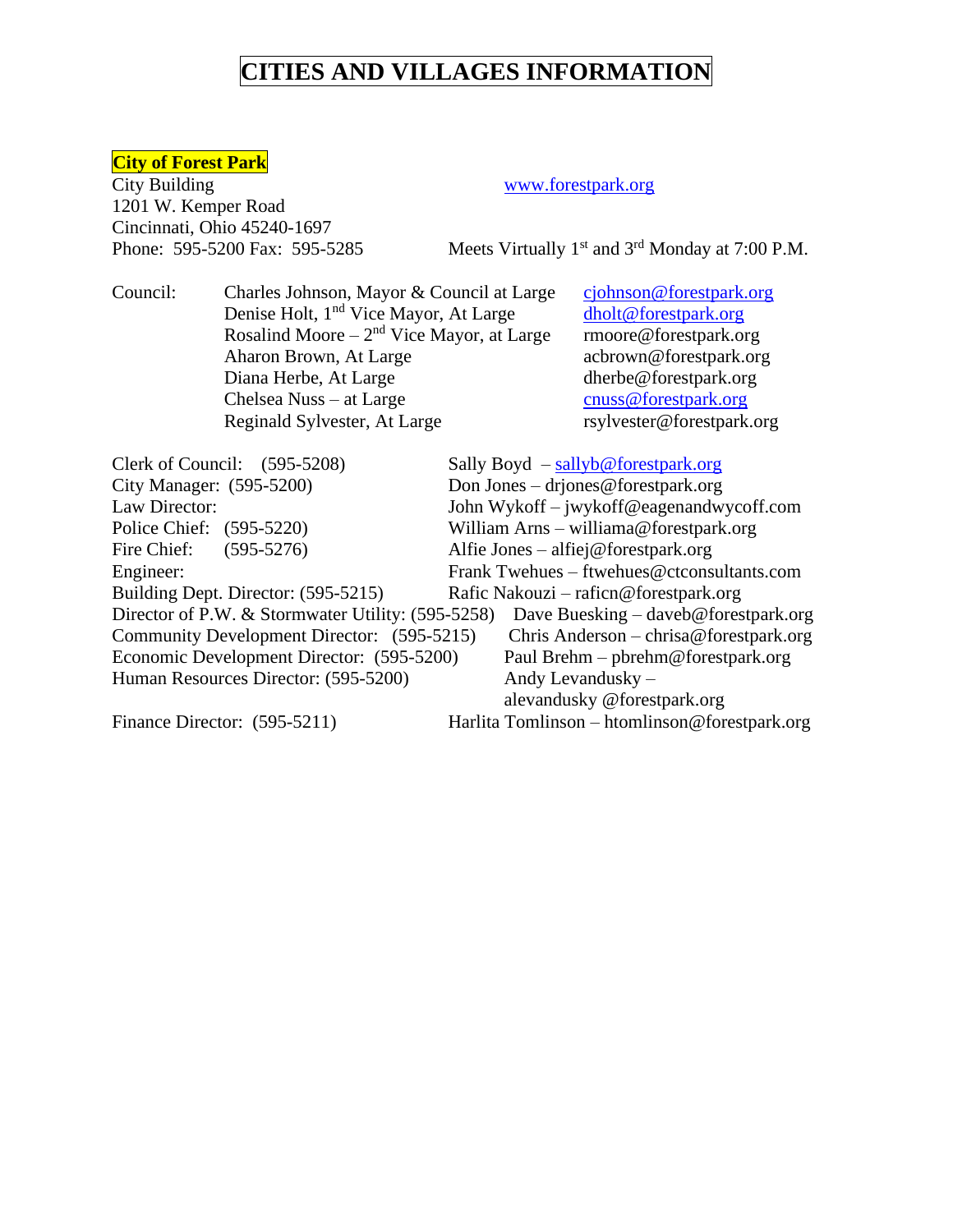### **Village of Glendale**

Administrative Office [www.glendaleohio.org](http://www.glendaleohio.org/) 30 Village Square Glendale, Ohio 45246-4599 Phone: 771-7200 Fax: 771-7318 Road Maintenance: 772-2532

Council: Don Lofty, Mayor, Mayor dlofty@glendaleohio.org Michael Besl mbesl @glendaleohio.org Marilyn Duke mduke@glendaleohio.org

Planning & Zoning Chairman: Thomas Breidenstein –

Meets  $1<sup>st</sup>$  Monday @ 7:00 At 80 E. Sharon Avenue

Nancy Macenko nmacenko@glendaleohio.org Alan Hoeweler [ahoeweler@glendaleohio.org](mailto:ahoeweler@glendaleohio.org) William Kreidler [wkreidler@glendaleohio.org](mailto:wkreidler@glendaleohio.org) Geoff Base-Smith gbasesmith@glendaleohio.org

Clerk: Rebecca Terrell – rterrell@glendaleohio.org Treasurer: Michael Beaugrand – mbeaugard@glendaleohio.org Office Clerks: Spencer Hawkins – shawkins @glendaleohio.org Prosecutor: Sandra Kelly-Schilling - no email provided Village Administrator: David Lumsden-dlumsden@glendaleohio.org Financial & Personnel Asst.: Sally Wilson-swilson@glendaleohio.org David Lumsden – dlumsden@glendaleohio.org Road Maintenance: Tom Alderfer – talderfer@glendaleohio.org Police Chief: Craig Walsh-cwalsh@glendaleohio.org Fire Chief: Kevin Hardwick – khardwick @glendaleohio.org tbreidenstein@glendaleohio.org Zoning Enforcement Official: Dick Weber – dweber4464@yahoo.com Chief Bldg. Official: Don Mercer[-dmercerdrmllc@gmail.com](mailto:dmercerdrmllc@gmail.com) Chief Utility Operator: Kevin Bell – kbell@glendaleohio.org Park Board Chairman: Craig Simonson – No email provided Engineer: Tim Casto W/Kleingers Group Tim.casto@kleingers.com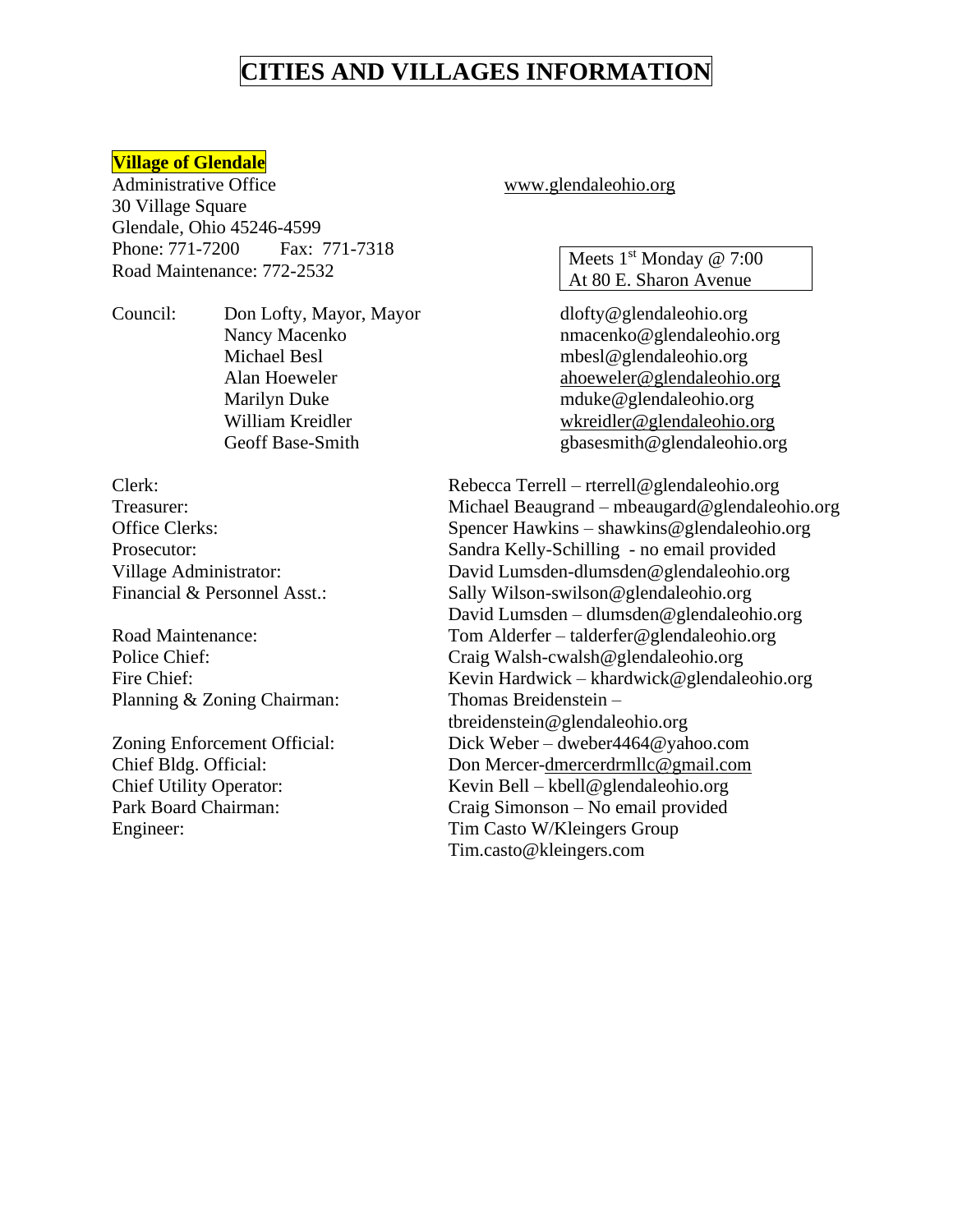### **Village of Golf Manor**

Municipal Building [golfmanoroh.gov](http://www.golfmanor.gov/) 6450 Wiehe Road Cincinnati, Ohio 45237-4216 Phone: 531-7491 Fax: 531-4404 - Clerk Police Dept: P- 531-3108 F-531-3129 – Police Dept.

Council Meets  $2<sup>nd</sup>$  & 4<sup>th</sup> Monday @ 7:00 p.m except as noted: Summer schedule will be: June  $14<sup>th</sup>$ , July 12, August 16 at 7:30 p.m. 2<sup>nd</sup> council of September is Thursday, September 30 @ 7p.m. December schedule: December 13<sup>th</sup>

On March 23, 2020, Council began conducting special meetings online by Zoom with public access and meetings posted in an archive on YouTube. Remote access meetings are allowed by emergency legislation adopted by the Ohio General Assembly and approved by the Governor. The emergency legislation added language to RC Section 121.22 allowing public meetings by telephone or video conference during the current pandemic and the declared State of Emergency. As required by the statute, notice of the video meetings will be publicized more than 24 hours in advance to allow public access. The public will also be given back up numbers to call in the event there are difficulties accessing meetings by Zoom video. This Notice of Meeting is posted on the Village's website and a similar Notice was sent to various media outlets

|                         | Stefan Densmore, Mayor        |                                             | s.densmore@golfmanoroh.gov                |
|-------------------------|-------------------------------|---------------------------------------------|-------------------------------------------|
| Council:                | Matthew Boettcher, Vice Mayor |                                             | m.boettcher@golfmanoroh.gov               |
|                         | <b>Sharon Chaney</b>          |                                             | s.chaney@golfmanoroh.gov                  |
|                         | Danny Kneipp                  |                                             | d.kneipp@golfmanoroh.gov                  |
|                         | Lou Marx no longer here       |                                             | $1$ .marx@golfmanoroh.gov                 |
|                         | Eric Pridonoff                |                                             | e.pridonoff@golfmanoroh.gov               |
|                         | Roger Van Harn                |                                             | r.vanharn@golfmanoroh.gov                 |
|                         | <b>Ashley Snyder</b>          |                                             | a.snyder@golfmanoroh.gov                  |
| <b>Assistant Clerk:</b> |                               |                                             | Ann Gedeon $-$ a.gedeon @ golfmanoroh.gov |
| Village Administrator:  |                               |                                             | Ron Hirth - r.hirth@golfmanoroh.gov       |
| <b>Fiscal Officer:</b>  |                               | Andy Lanser – a.lanser@golfmanoroh.gov      |                                           |
| Solicitor:              |                               | Terrence Donnellon – tmd@donnellonlaw.com   |                                           |
| Police Chief:           |                               | Chris Campbell – c.campbell@golfmanoroh.gov |                                           |
| Engineer:               |                               | JMA Consultants - Jennifer Vatter -         |                                           |
|                         |                               | jvatter@jmaconsult.com                      |                                           |
| Tax Commissioner:       |                               | Ann Gedeon $-$ a.gedeon @ golfmanoroh.gov   |                                           |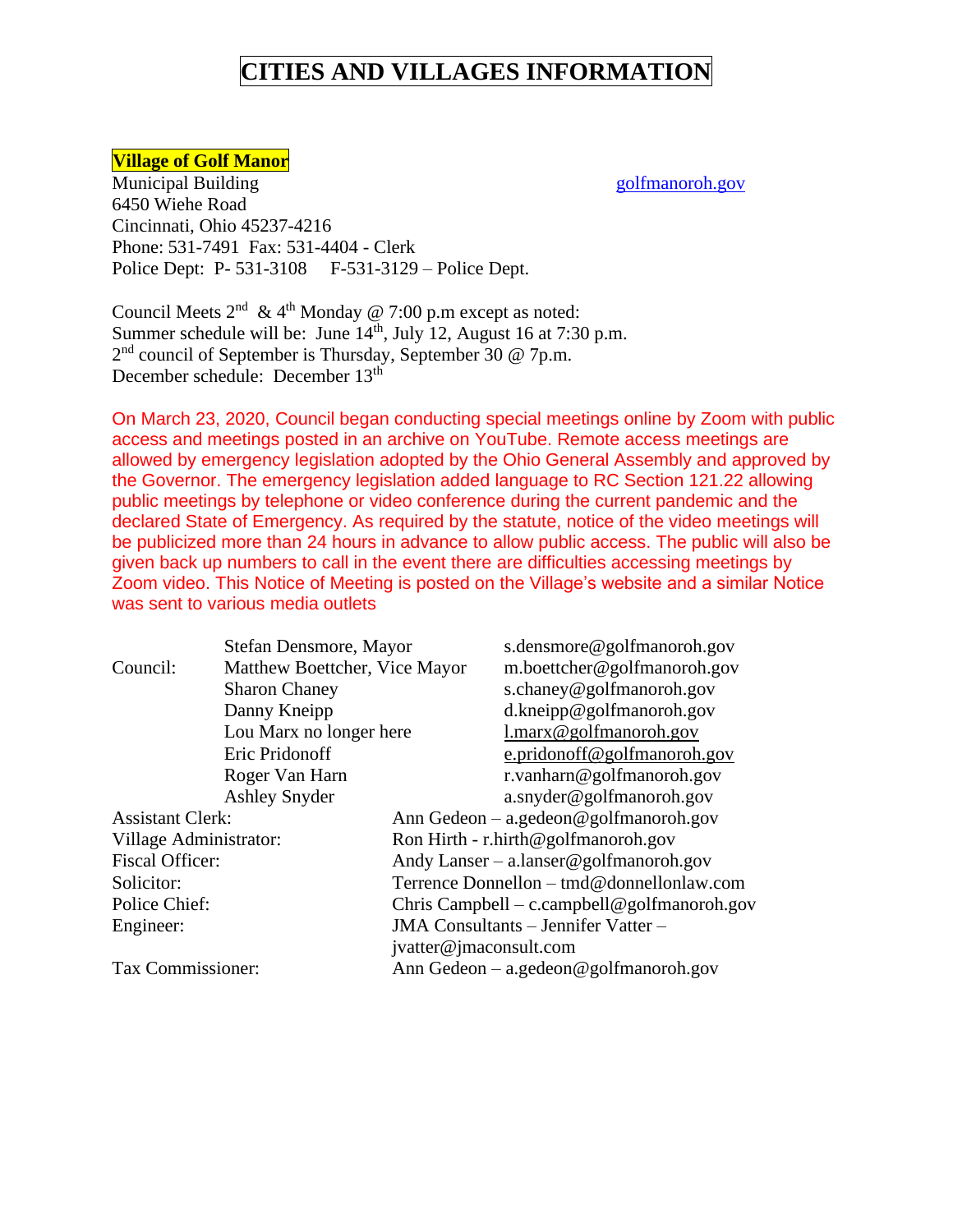### **Village of Greenhills**

Municipal Building [www.greenhillsohio.us](http://www.greenhillsohio.us/) 11000 Winton Road

Greenhills, OH 45218-1198 Council meets on the 4<sup>th</sup> Tuesday of the month Phone: 825-2100 Fax: 825-2370 Council meeting/work session 2nd Tuesday at 7:00

David Moore, Mayor dmoore@greenhillsohio.org Council: Melanie Hermes mhermes@greenhillsohio.org Jennifer Osmanoglu josmanoglu@greenhillsohio.org Jack Lee ljack@greenhillsohio.org Jeffrey Halter in its jhalter@greenhillsohio.org<br>Natashia Metz metz@greenhillsohio.org  $n$ metz@greenhillsohio.org Maria C. Waltherr mwaltherr@greenhillsohio.org

| <b>Acting Clerk:</b>             | Tonya Coler - tcoler@greenhillsohio.org                 |
|----------------------------------|---------------------------------------------------------|
| <b>Executive Assistant:</b>      | Vanessa Roberts - vroberts@greenhillsohio.org           |
| <b>Administrative Assistant:</b> | Brenda Davis – bdavis@greenhillsohio.org                |
| Law Director/Solicitor:          | Jeff Forbes, Wood & Lamping – jdforbes@ woodlamping.com |
| <b>Municipal Manager:</b>        | Evonne Kovach – ekovach @ greenhillsohio.org            |
| <b>Fiscal Officer:</b>           | Debb Hymer – dhymer@greenhillsohio.org                  |
| Police Chief:                    | Neil R. Ferdelman - n. ferdelman@greenhillspd.org       |
| Fire Chief:                      | Tony Spaeth $-4801@$ ghfd.org                           |
| Engineer:                        | JMA Consultants – dschoster@jmaconsult.com              |
| <b>Building Official:</b>        | Scott Young, NIC - syoung@natinspect.com                |
|                                  |                                                         |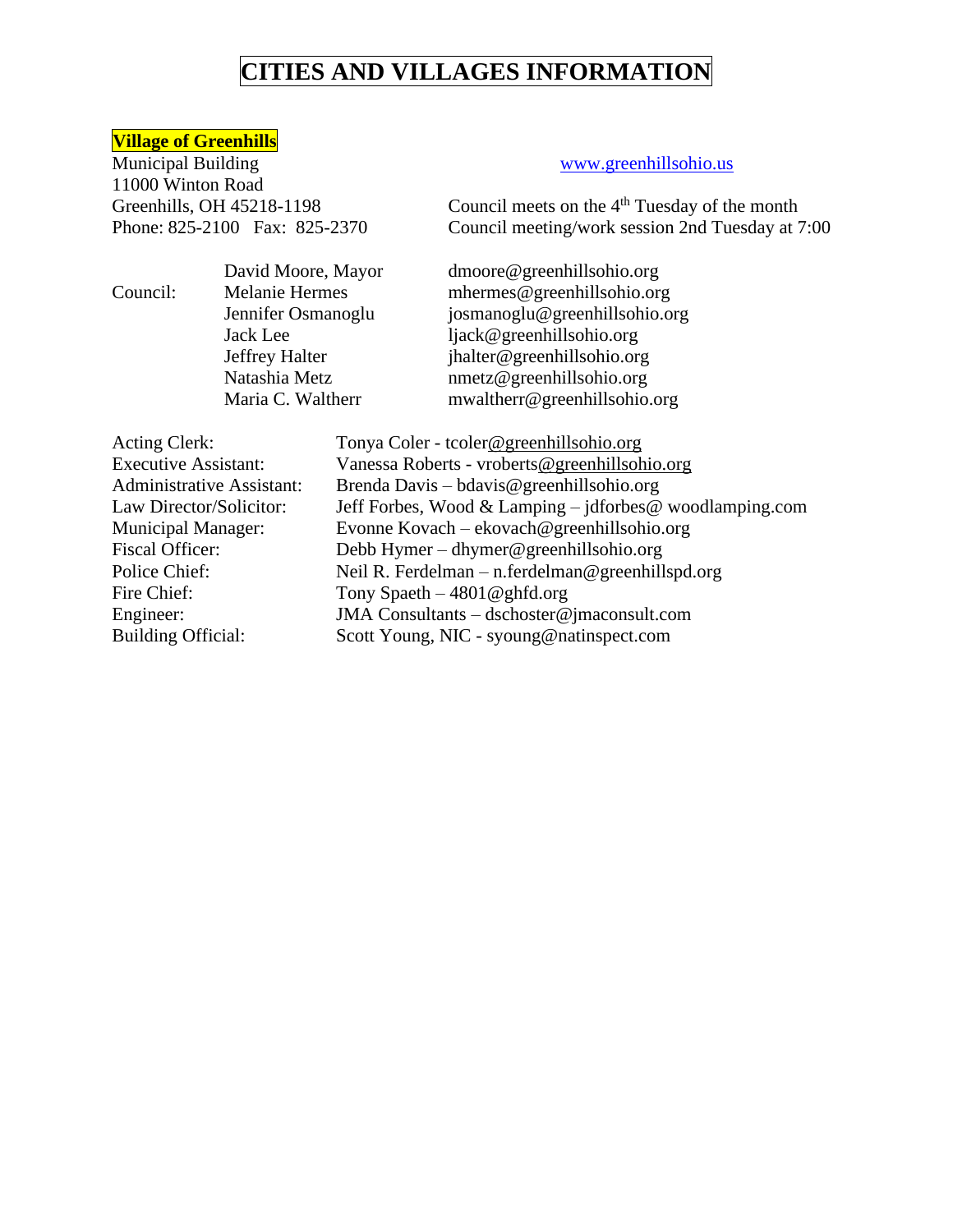### **City of Harrison**

Harrison Community Center [www.harrisonohio.gov](http://www.harrisonohio.gov/) 300 George Street Harrison, OH 45030-1515

Phone: 367-2111 Fax: 367-3592 Meets 1<sup>st</sup> and 3<sup>rd</sup> Tuesday at 7:30 P.M.

William Neyer, Mayor bneyer@harrisonohio.gov Council: Michael Mains lmains@harrisonohio.gov Matt Hackworth mhackworth@harrisonohio.gov Ryan Samuels rsamuels@harrisonohio.gov<br>Jean Wilson iwilson@harrisonohio.gov jwilson@harrisonohio.gov Ethan Dole edole@harrisonohio.gov Anthony Egner aegner@harrisonohio.gov Ryan Grubbs rgrubbs@harrisonohio.gov

| Administrative Coordinator: Lonnie MonTavon |                                | lmontavon@harrisonohio.gov  |
|---------------------------------------------|--------------------------------|-----------------------------|
| Clerk:                                      | Risa C. Dole                   | rdole@harrisonohio.gov      |
| Law Director:                               | <b>William Deters</b>          | wmdeters@erflegal.com       |
| Utilities/Service Director:                 | Jim Leslie                     | jleslie@harrisonohio.gov    |
| Police Chief:                               | <b>Colonel Charles Lindsey</b> | clindsey@harrisonohio.gov   |
| Fire Chief:                                 | Rob Hursong                    | robh@harrisonohio.gov       |
| Engineer:                                   | JMA Consultants, Inc.          | edwinpaul@jmaconsult.com    |
| Finance Director:                           | Cathy Stockhoff                | cstockhoff@harrisonohio.gov |
|                                             |                                |                             |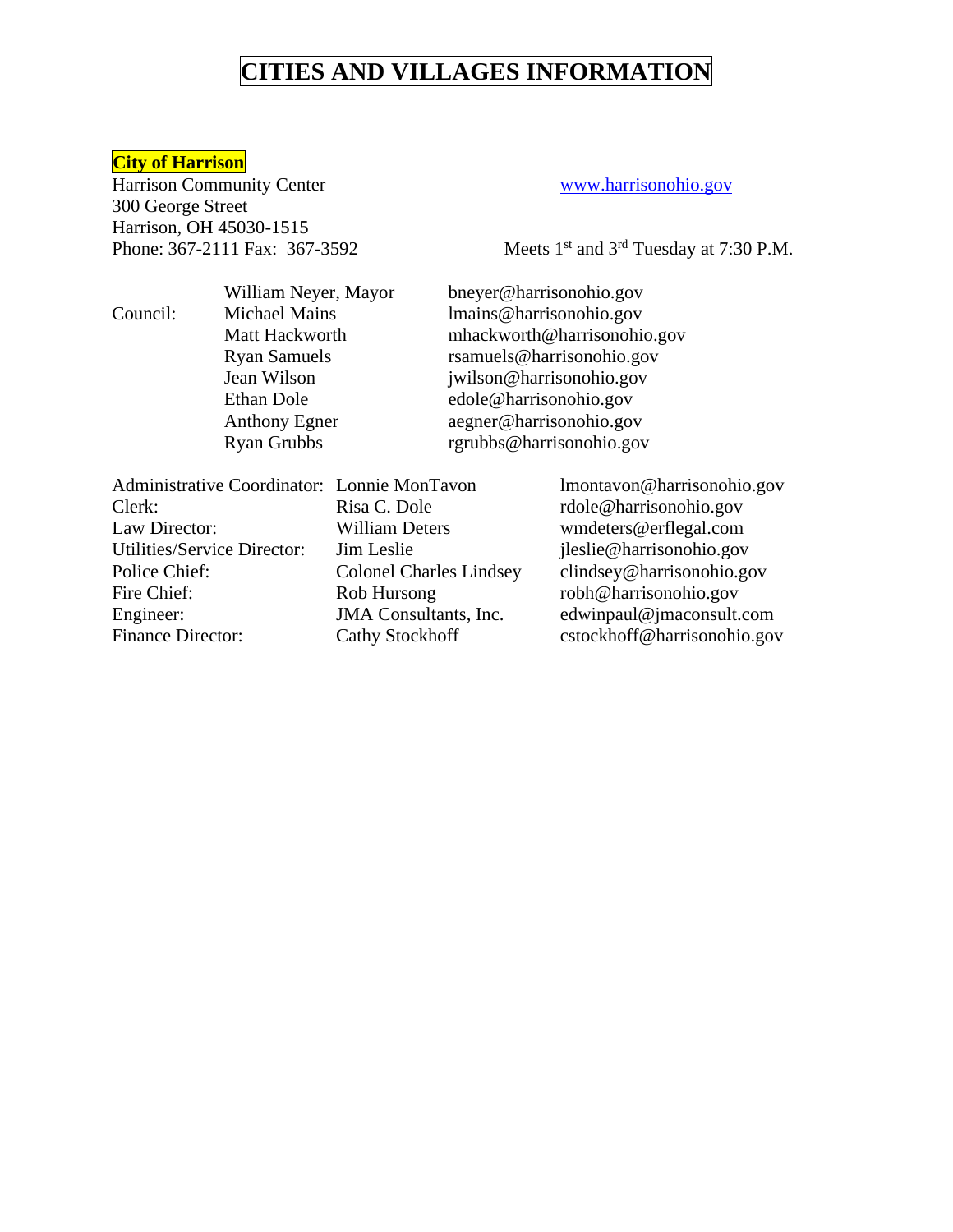### **Village of Indian Hill**

Administrative Office 6525 Drake Road Cincinnati, OH 45243-2705 Website: [www.ihill.org](http://www.ihill.org/) Phone: 561-6500 Fax: 561-8137

### **COUNCIL MEETINGS:** JAN. 27, FEB. 24, MARCH 23, APR. 20, MAY 18, JUNE 15, AUG. 31, SEPT. 28, OCT.26, NOV. 23 AND DEC. 21. **NO MEETING IN JULY**

Richard Hidy email: rhidy@ihill.org

Finance Director/Tax Commissioner Scott Gully – sgully@ihill.org Solicitor/Law Director: Scott Phillips - sphillips@fbtlaw.com Public Works/Water Works Dept. Supt. Jason Adkins – jadkins@ihill.org Fire Chief: Chief Steve Oughterson –

Engineer: Competitive Bidding

Melissa S. Cowan, Mayor email: [mcowan@ihill.org](mailto:mcowan@ihill.org) Don McGraw, Vice Mayor email: dmcgraw@ihill.org Council: Stephen Krehbiel email: skrehbiel@ihill.org Monique Sewell email: [msewell@ihill.org](mailto:msewell@ihill.org) Shayne Manning email: smanning @ihill.org Elizabeth Isphording email: eisphording @ihill.org

Village/City Manager: Dina C. Minneci [dminneci@ihill.org](mailto:dminneci@ihill.org) Assist. City Manager: Jonathan West - jwest@ihill.org Village Comptroller/Clerk: Paul C. Riordan use email address: dminneci@ihill.org Police Chief: Colonel Chuck Schlie - cschlie@ihill.org oughtersons@mihjfd.org City Engineer/Project Manager: Kathy Wade-Dorman - kdorman@ihill.org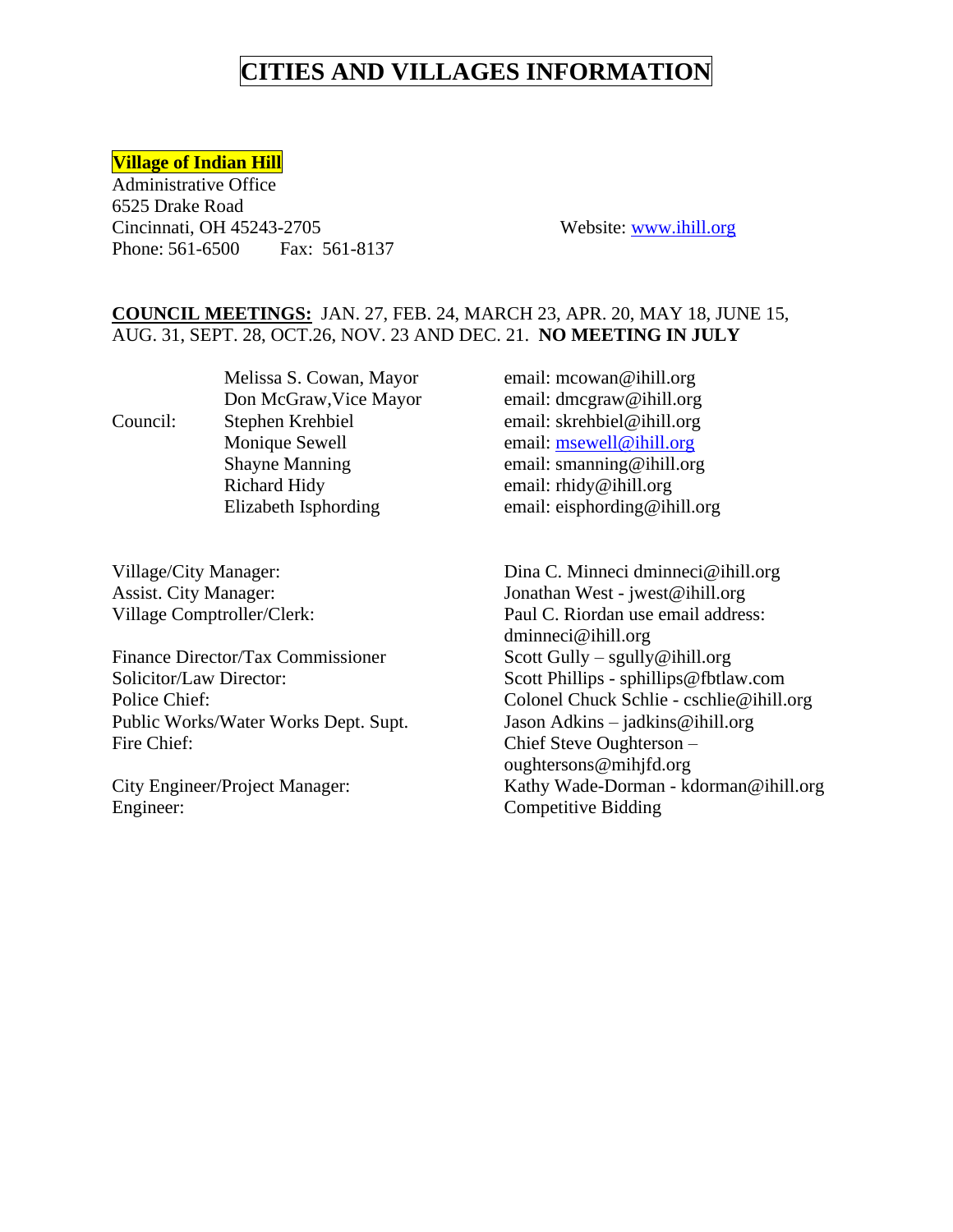7:30 PM

### **Village of Lincoln Heights**

| 1201 Steffen Avenue<br>Cincinnati, OH 45215-2334<br>Phone: 733-5900                    | Fax Number:       | 733-4190     |                       | <b>COUNCIL MEETS:</b><br>$2nd$ & 4 <sup>th</sup> Monday @ 7:30 |
|----------------------------------------------------------------------------------------|-------------------|--------------|-----------------------|----------------------------------------------------------------|
| Council:<br>Ruby Kinsey-Mumphrey, Mayor                                                |                   |              | Option & Ext<br>4     | <b>Contact Number</b><br>$(513) 614 - 0800$<br>108             |
| rkmumphrey@vlho.org<br>Jeannie Stinson, Vice Mayor                                     |                   |              | $\zeta$ $\zeta$<br>no | $(513)$ 485-7601                                               |
| jstinson@vlho.org<br>Linda Childs-Jeter                                                |                   |              | $\mbox{\bf 6}$<br>no  | $(513)$ 403-2175                                               |
| lchilds-jeter@vlho.org<br>LaVerne Mitchell                                             |                   |              | $\mbox{\bf 6}$        | $(513)$ 608-2418<br>no                                         |
| lmitchell@vlho.org<br><b>Daronce Daniels</b>                                           |                   |              | $\zeta \, \zeta$      | $(513)$ 518-6953<br>no                                         |
| ddaniels@vlho.org<br>Phyllis Baber<br>pbaber@vlho.org                                  |                   |              | $\mbox{\bf 6}$        | $(513)$ 254-7174<br>no                                         |
| Tonya Key<br>tkey@vlho.org                                                             |                   |              | $\zeta$ $\zeta$       | $(513)$ 289-6522<br>no                                         |
| Village Manager:<br>Joyce Powdrill - jpowdrill@vlho.org                                |                   | 1            | Ext: 102              | $(513)$ 667-0087                                               |
| Admin. Asstistant: Rita Wilson<br>administration@vlho.org                              |                   | 1            | Ext: 101              | $(513)$ 667-0580                                               |
| Clerk of Courts: Tonya Perkins<br>tperkins@vlho.org                                    |                   | 2            | Ext: 109              | $(513)$ 602-9570                                               |
| Hamilton County Sheriff:<br>Sargent Michael Sherman - msherman@sheriff.hamilton-co.org |                   | 3            | Ext: 401              | $(513) 680 - 6453$                                             |
| Clerk of Council:<br>Lisa Randolph - councilclerk@vlho.org                             |                   | 4            | Ext: 107              | $(937) - 397 - 7864$                                           |
| Tax Administrator:<br>D. O. Peterson – dopeterson @ vlho.org                           |                   | 5            | Ext: 106              | $(513)$ 226-0499                                               |
| Finance Director:<br>Donna Pope – dpope@vlho.org                                       |                   | 6            | Ext: 105              | $(513)$ 823-6635                                               |
| Fire/EMS Chief:<br>Amos Johnson - ajohnson@beautifulwoodlawn.us                        |                   | 7            | Ext: 300              | $(513)$ 926-5293                                               |
| Building Commissioner: Don Mercer<br>dmercerdrmllc@gmail.com                           |                   | 8            | Ext: 103              | $(513)$ 266-0739                                               |
| Service Dept. Lead:<br>Jamal Willis $-$ jwillis @ vlho.org                             |                   | 9            | Ext: 200              | $(513) 806 - 5580$                                             |
| Receptionist:                                                                          | Valerie Kendricks | $\mathbf{0}$ | Ext: 100              | $(513)$ 289-1124                                               |
| Village Solicitor:<br>Deepak Desai - dkd@donnellonlaw.com                              |                   |              |                       | $(513)$ 852-5984 OR<br>$(513) 891 - 8987$                      |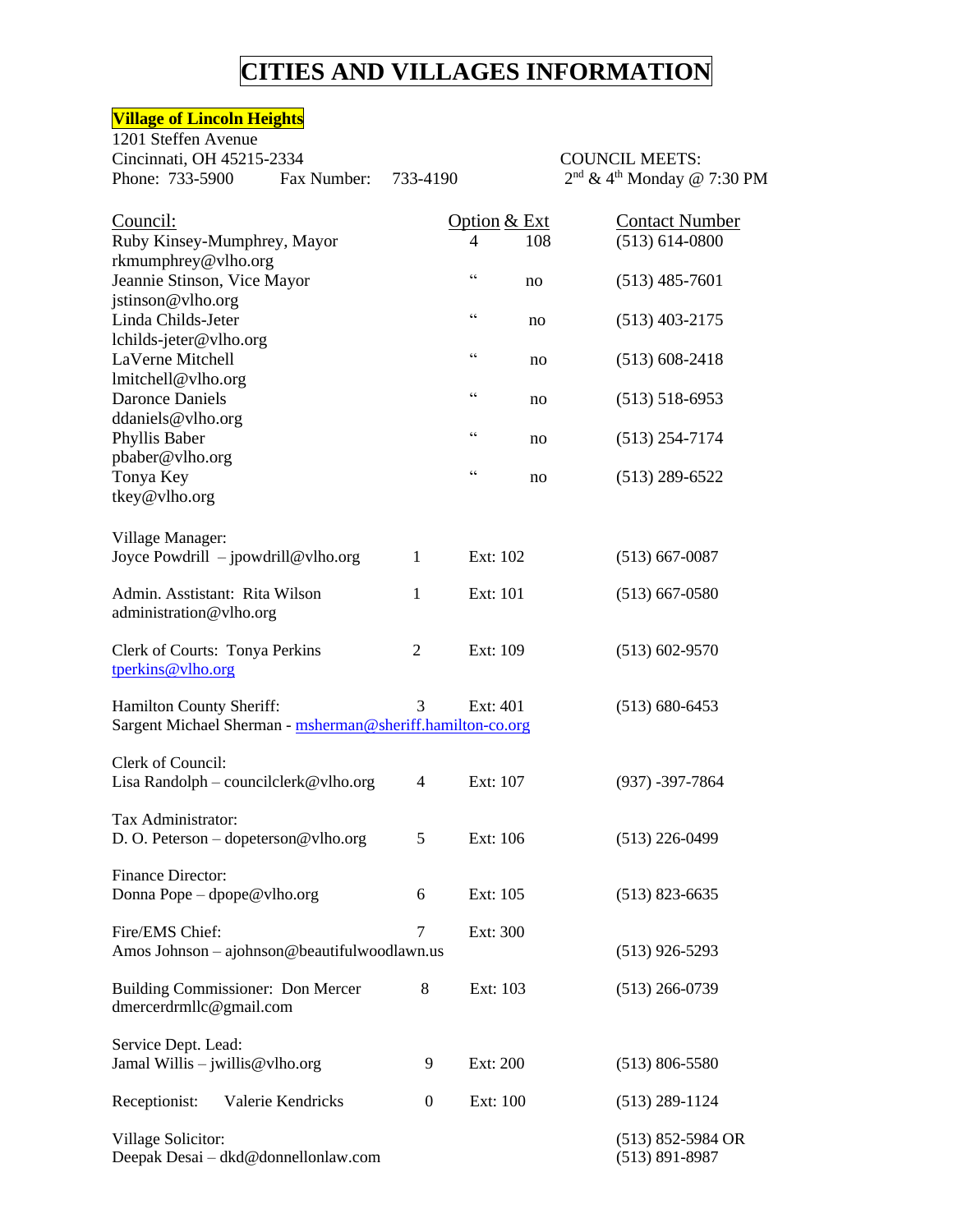**Village of Lockland** 101 North Cooper Avenue Cincinnati, OH 45215-3008 Phone: 761-1124 Fax Number: 761-4948

[www.support@locklandoh.org](http://www.support@locklandoh.org)

Meets  $2<sup>nd</sup>$  Monday @ 7:00 PM

Jeff Bryant, Vice Mayor Tommy Karr tkarr@locklandoh.org

Mark Mason, Mayor mmason@locklandoh.org<br>Jeff Bryant, Vice Mayor jbryant@locklandoh.org Council: Brian Pittman [bpitman@locklandoh.org](mailto:bpitman@locklandoh.org)<br>Leslie "Shawn" Brock sbrock@locklandoh.org sbrock@locklandoh.org Donnie Schilling dschilling@locklandoh.org Kimberly Xander kxander@locklandoh.org

| <b>Administrative Assistant:</b> | jmcgee@locklandoh.org<br>Joel McGee            |
|----------------------------------|------------------------------------------------|
| <b>Clerk of Courts:</b>          | Cheryl Ortlieb cortlieb@locklandoh.org         |
| Clerk/Treasurer:                 | Kim Costanzo kcostanzo@locklandoh.org          |
| Administrator:                   | kblum@locklandoh.org<br>Krista Blum            |
| <b>Finance Manager:</b>          | Carrie Surber csurber@locklandoh.org           |
| <b>Account Clerk:</b>            | jpotter@locklandoh.org<br><b>Judy Potter</b>   |
| Solicitor:                       | Timothy Burke tburke@locklandoh.com            |
| Police Chief:                    | Jim Toles<br>jtoles@locklandoh.org             |
| Fire Chief:                      | James Benjamin jbenjamin@locklandoh.org        |
| <b>Public Works Director:</b>    | Eric Brock<br>ebrock@locklandoh.org            |
| <b>Recreation Director:</b>      | aschilling@locklandoh.org<br>Anita Schilling   |
| Engineer:                        | JMA Consultants, Inc. dschoster@jmaconsult.com |
|                                  |                                                |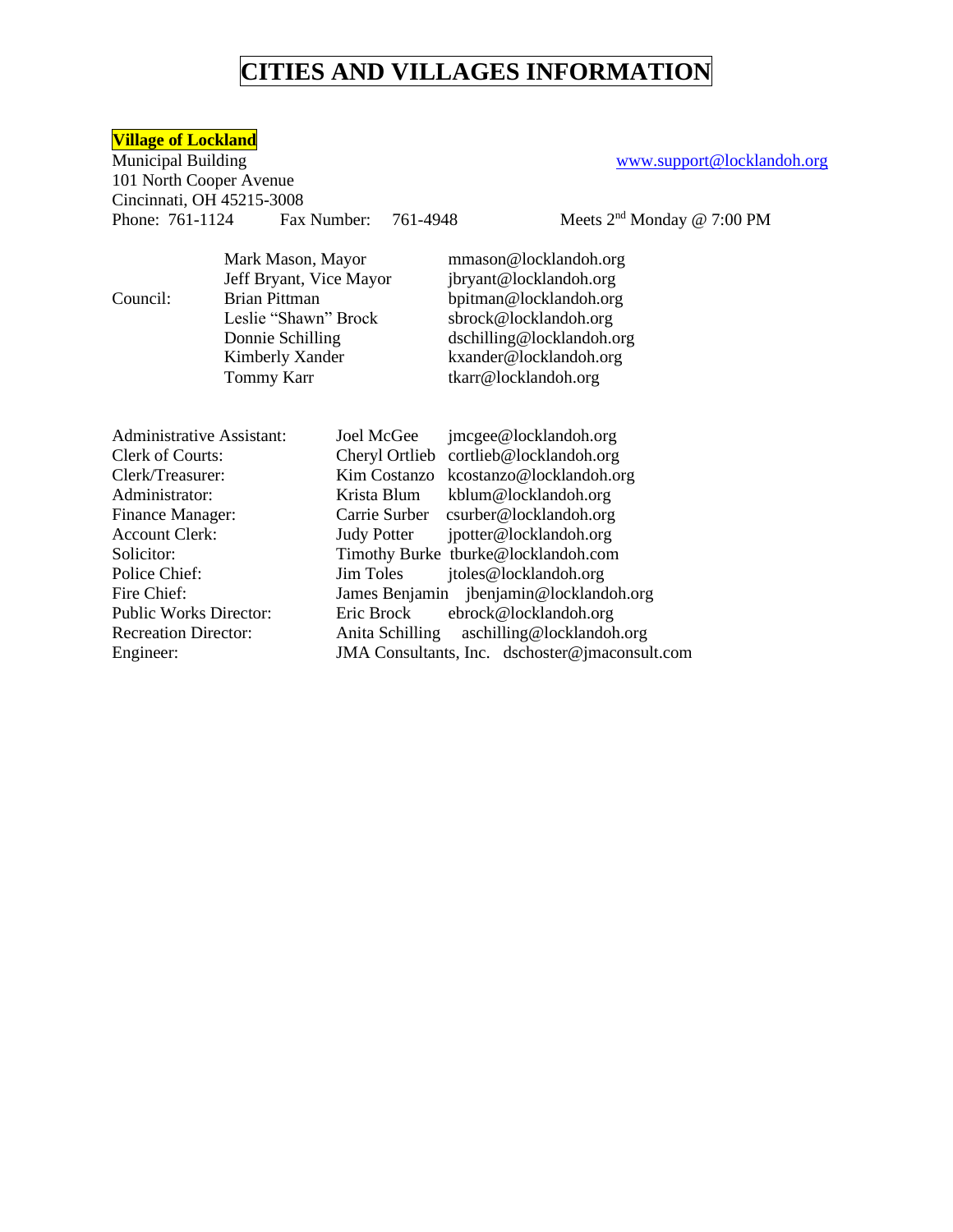### **City of Loveland**

Loveland City Hall [www.lovelandoh.gov](http://www.lovelandoh.gov/) 120 W. Loveland Avenue Loveland, OH 45140-2996 Phone:  $683-0150$  Fax:  $583-3040$  Council Meets  $2<sup>nd</sup> \& 4<sup>th</sup> Tuesday at$ 

Robert Weisgerber, Vice Mayor rweisgerber@lovelandoh.gov Council: Andrew Bateman abateman@lovelandoh.gov Neal Oury noury @lovelandoh.gov Ted Phelps tphelps@lovelandoh.gov Tim Butler tbutler @lovelandoh.gov Kent Blair kblair@lovelandoh.gov

7:00

Kathy Bailey, Mayor kbailey@lovelandoh.gov

City Manager: David Kennedy [dkennedy@lovelandoh.gov](mailto:dkennedy@lovelandoh.gov) Assistant City Manager: Tom Smith tsmith@lovelandoh.gov Assistant to the City Manager & Clerk of Council: Misty Brents [mbrents@lovelandoh.gov](mailto:mbrents@lovelandoh.gov) City Solicitor: Joseph Braun [jjbraun@strausstroy.com](mailto:jjbraun@strausstroy.com) Director of Finance: Mark Medlar mmedlar@lovelandoh.gov Clerk of Court: Mel Bacon mbacon@lovelandoh.gov Public Works Director: Scott Wisby swisby@lovelandoh.gov Chief of Police: Dennis Sean Rahe srahe@ lovelandoh.gov Building and Zoning Clerk: Becky Noel bnoel@lovelandoh.gov Loveland/Symmes Fire Department: Chief Otto Huber ohuber@ lsfd.org City Engineer: Cindy Klopfenstein cklopfenstein@lovelandoh.gov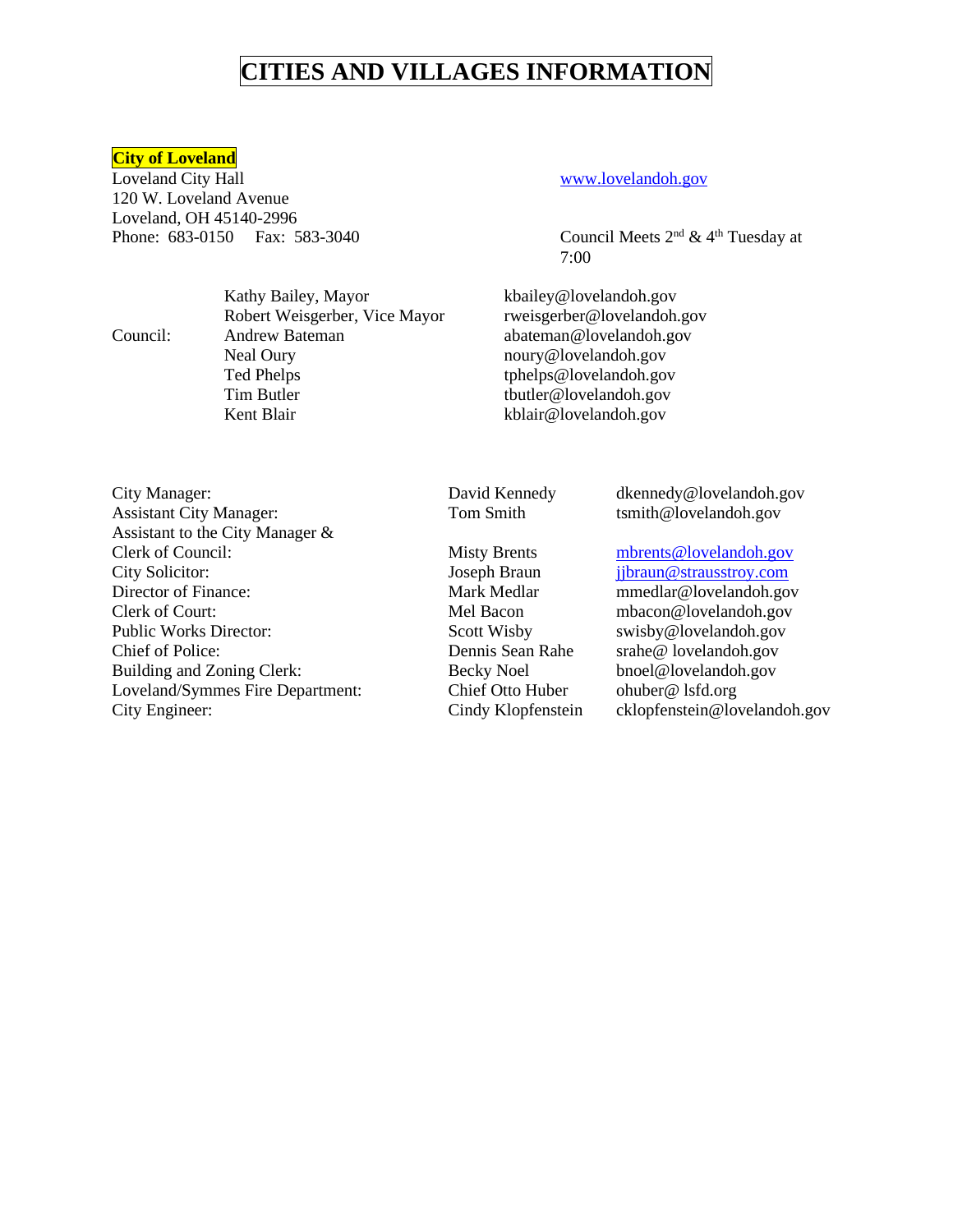### **City of Madeira**

City Building [www.madeiracity.com](http://www.madeiracity.com/) 7141 Miami Avenue Cincinnati, OH 45243-2699 Phone:  $561-7228$  Fax:  $272-4211$  Meets  $2<sup>nd</sup>$  and  $4<sup>th</sup>$  Monday at 7:30

|          | Nancy Spencer, Mayor      | nspencer@madeiracity.com  |
|----------|---------------------------|---------------------------|
|          | Chris Hilberg, Vice Mayor | chilberg@madeiracity.com  |
| Council: | <b>Scott Gehring</b>      | sgehring@madeiracity.com  |
|          | Tom Henning               | thenning@madeiracity.com  |
|          | Doug Moormann             | dmoormann@madeiracity.com |
|          | <b>Brian Mueller</b>      | bmueller@madeiracity.com  |
|          | Traci Theis               | ttheis@madeiracity.com    |
|          |                           |                           |

| Clerk:                     | Christine Doyle – cdoyle@madeiracity.com      |
|----------------------------|-----------------------------------------------|
| Admin. Assistant:          | Barb Griffin - bgriffin@madeiracity.com       |
| Admin. Assistant:          | Debbie Desgrange – ddesgrange@madeiracity.com |
| Treasurer:                 | C. Robert Paul – Rpaul@madeiracity.com        |
| Tax Commissioner:          | Kristie Lowndes – klowndes@madeiracity.com    |
| Manager:                   | Thomas Moeller – tmoeller@madeiracity.com     |
| <b>Asst. City Manager:</b> | Lori A. Thompson – lthompson@madeiracity.com  |
| Law Director:              | Brian Fox $-$ bfox @ Graydon.com              |
| Engineer:                  | <b>Brandstetter Carroll</b>                   |
|                            |                                               |

Police Chief: David A. Schaefer – dschaefer @madeiracity.com

Madeira Police Department 7141 Miami Avenue Cincinnati, OH 45243 Phone: (513) 272-4214

Fire Chief: Steve Oughterson – oughtersons @mihjfd.com

Madeira & Indian Hill Joint Fire Department Madeira Fire Station 65 7205 Miami Avenue Madiera, Ohio 45243 Phone: (513) 271-2669 Fax: (513) 271-6127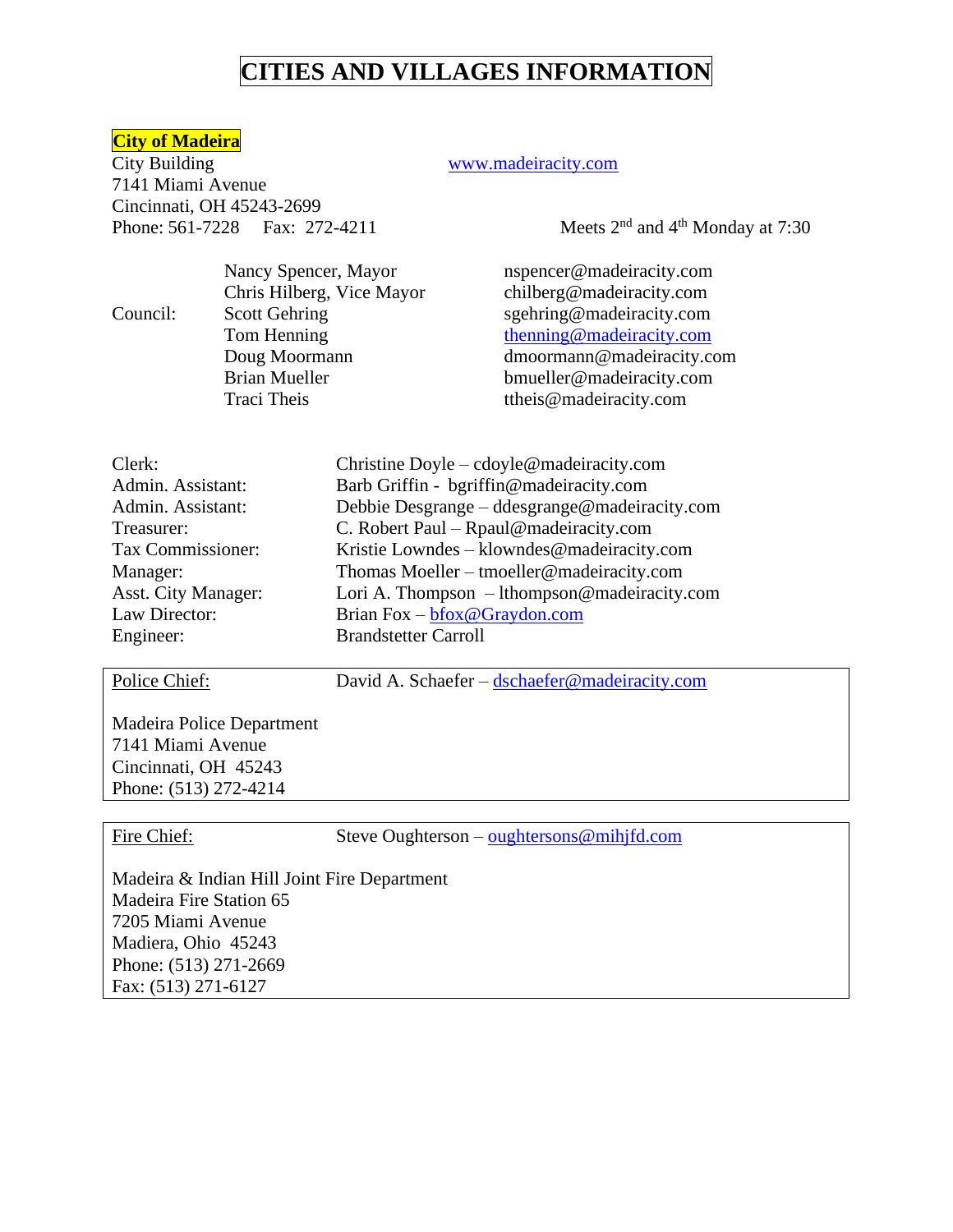### **Village of Mariemont**

Municipal Building [www.mariemont.org](http://www.mariemont.org/) 6907 Wooster Pike Cincinnati, OH 45227-4428 Phone: 271-3246 Fax: 271-1655

Meets  $2<sup>nd</sup>$  and  $4<sup>th</sup>$  Monday at 6:30 p.m.

Council: Maggie Palazzolo magpal00@gmail.com

Bill Brown, Mayor mayor@mariemont.org Avia Graves aviagraves @gmail.com Kelly Rankin kellrankincouncil@gmail.com Rob Bartlett [robbartlettcouncil@gmail.com](mailto:robbartlettcouncil@gmail.com) Dr. Marcy Lewis marcylewiscouncil@gmail.com Joe Stelzer joestelzercouncil@gmail.com

Service Dept: 272-5741

Administrative Assistant: Joanee Van Pelt - joanee@mariemont.org Staff Assistant: Allison Uhrig – auhrig@mariemont.org Fiscal Officer: Tony Borgerding - the organization of Tony Borgerding - the organization of Tony Borgerding  $\omega$  mariemont.org Assist. Fiscal Officer: Eli Wendler – [ewendler@mariemont.org](mailto:ewendler@mariemont.org) Tax Administrator: 271-1606 DeAnna Darrah – ddarrah@mariemont.org Solicitor: Ed McTigue - ejmctigue@cincilaw.net Maint. Super: John Scherpenberg - superintendent@mariemont.org Police & Fire Chief: 271-4089 Rick Hines - rhines@mariemont.org Engineer: Chris Ertel - chris.ertel@cincinnati-oh.gov Bldg Commissioner: 271-3315 Don Keyes - [bldgdept@mariemont.org](mailto:bldgdept@mariemont.org)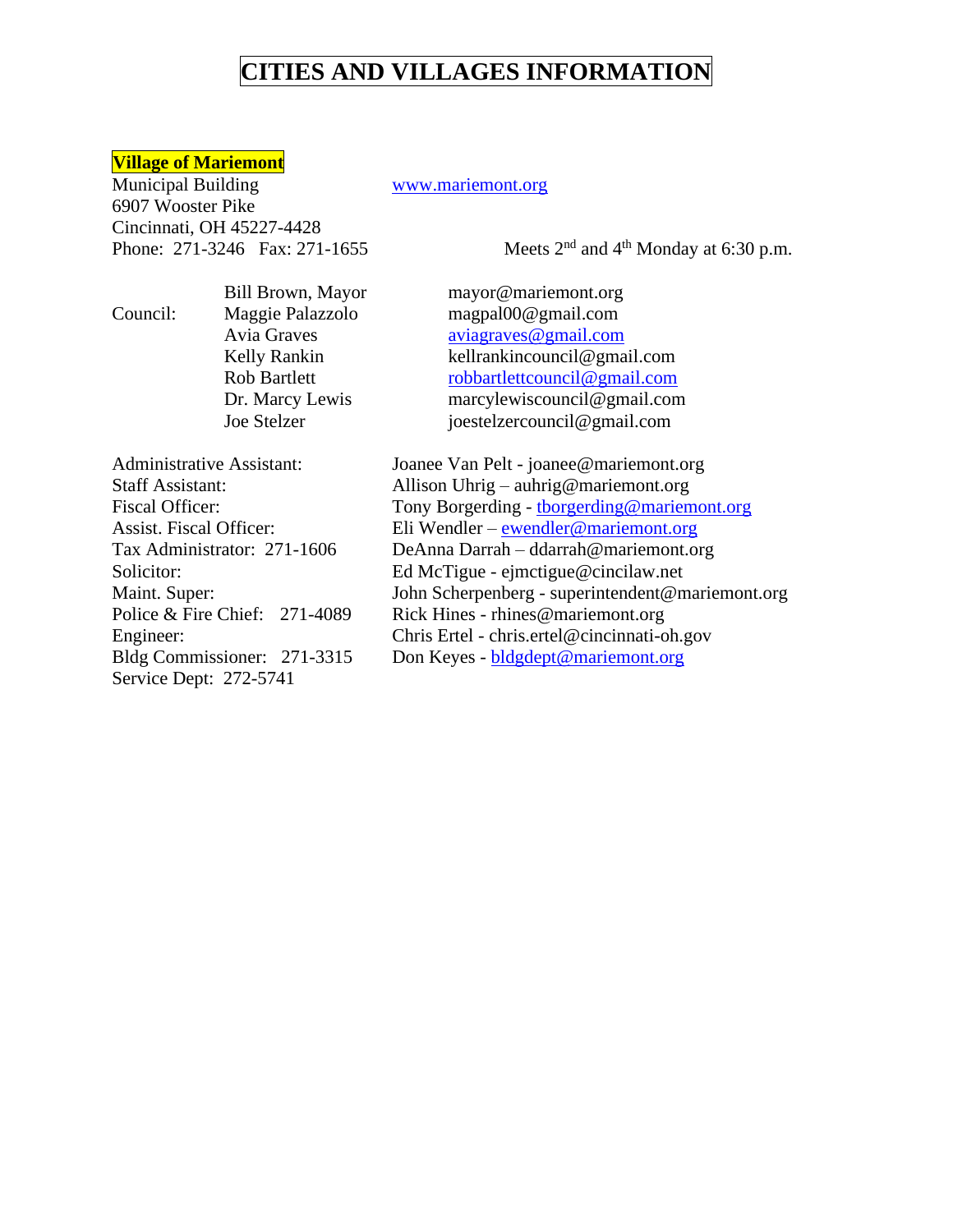### **City of Milford**

City Hall [www.milfordohio.org](http://www.milfordohio.org/) 745 Center Street, Suite 200 Milford, OH 45150-1107

Council: Lisa Evans, Vice Mayor levans@milfordohio.org

Fire Chief: Mark Baird – mbaird@mcfd71.org

Phone: 831-4192 Fax: 248-5096 Meets  $1<sup>st</sup>$  and  $3<sup>rd</sup>$  Tuesday of every Month at 7:00

Amy Vilardo, Mayor avilardo@milfordohio.org Ted Haskins thaskins@milfordohio.org Sandy Russell srussell@milfordohio.org Kyle Mitchell **Kyle Mitchell** kmitchell@milfordohio.org Ben Redman bredman@milfordohio.org Kim Chamberland kchamberland@milfordohio.org

Admin. Secretary/Clerk of Council: Jackie Bain – jbain@milfordohio.org City Manager: Michael Doss – mdoss@ milfordohio.org Assistant City Manager: Pam Holbrook – pholbrook@milfordohio.org Law Director: Michael Minniear – minco2440@aol.com Police Chief: Jamey Mills – jmills@milfordohio.org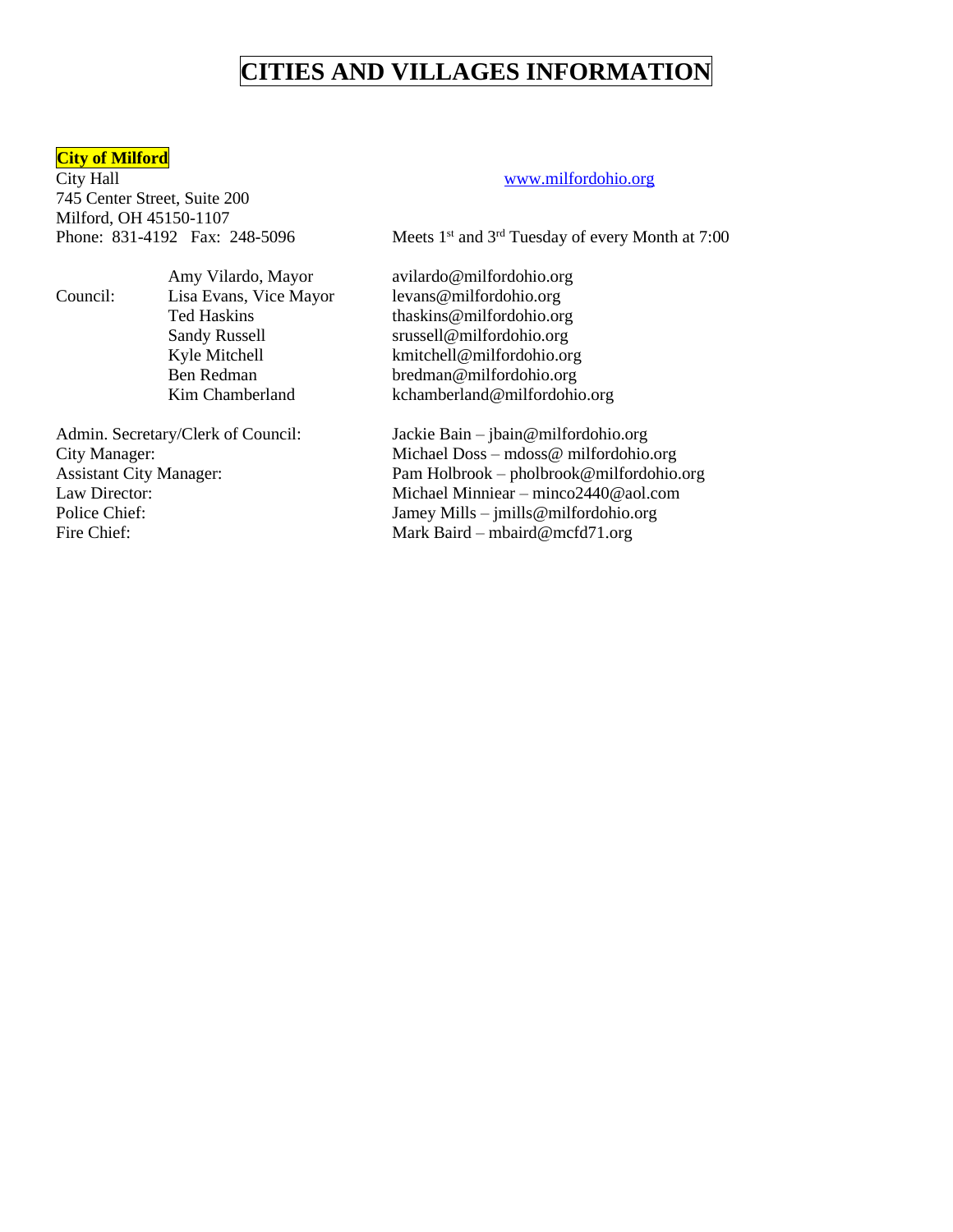# **City of Montgomery**<br>City Building

[www.montgomeryohio.org](http://www.montgomeryohio.org/) 10101 Montgomery Road Cincinnati, OH 45242-5344 Phone: 891-2424 Fax: 891-2498 Meets  $1<sup>st</sup>$  & 3<sup>rd</sup> Wednesday at 7:00 **Months w/ 5 Wednesdays, Council will meet 1st & 4 th Wednesday**.

|                                | Christopher Dobrozsi, Mayor                   | cdobrozsi@montgomeryohio.org                          |
|--------------------------------|-----------------------------------------------|-------------------------------------------------------|
| Council:                       | Craig Margolis, Vice Mayor                    | cmargolis@ montgomeryohio.org                         |
|                                | Lynda Roesch                                  | lroesch@ montgomeryohio.org                           |
|                                | Lee Ann Bissmeyer                             | lbissmeyer@ montgomeryohio.org                        |
|                                | Ken Suer                                      | ksuer@montgomeryohio.org                              |
|                                | Gerri Harbison                                | gharbison@montgomeryohio.org                          |
|                                | Mike Cappel                                   | mcappel@montgomeryohio.org                            |
|                                | Clerk of Council/Administrative Coordinator:  | Connie Gaylor – cgaylor@ montgomeryohio.org           |
| City Manager:                  |                                               | Brian Riblet – briblet @ montgomeryohio.org           |
| <b>Assistant City Manager:</b> |                                               | Tracy Roblero - troblero@montgomeryohio.org           |
| Law Director:                  |                                               | <b>Terry Donnellon</b>                                |
| <b>Finance Director:</b>       |                                               | Katie Smiddy - ksmiddy@ montgomeryohio.org            |
| Police Chief:                  |                                               | John Crowell - jcrowell@ montgomeryohio.org           |
| Fire Chief:                    |                                               | Paul Wright – pwright@ montgomeryohio.org             |
|                                | Public Works Director: (513) 792-8317         | Gary Heitkamp - gheitkamp@ montgomeryohio.org         |
|                                | <b>Acting Community Development Director:</b> | Tracy Roblero – troblero@ montgomeryohio.org          |
|                                | Community & Information Service Director:     | Matthew Vanderhorst - mvanderhorst@montgomeryohio.org |
| Engineer:                      |                                               | CT Consultants, Inc.                                  |
|                                |                                               |                                                       |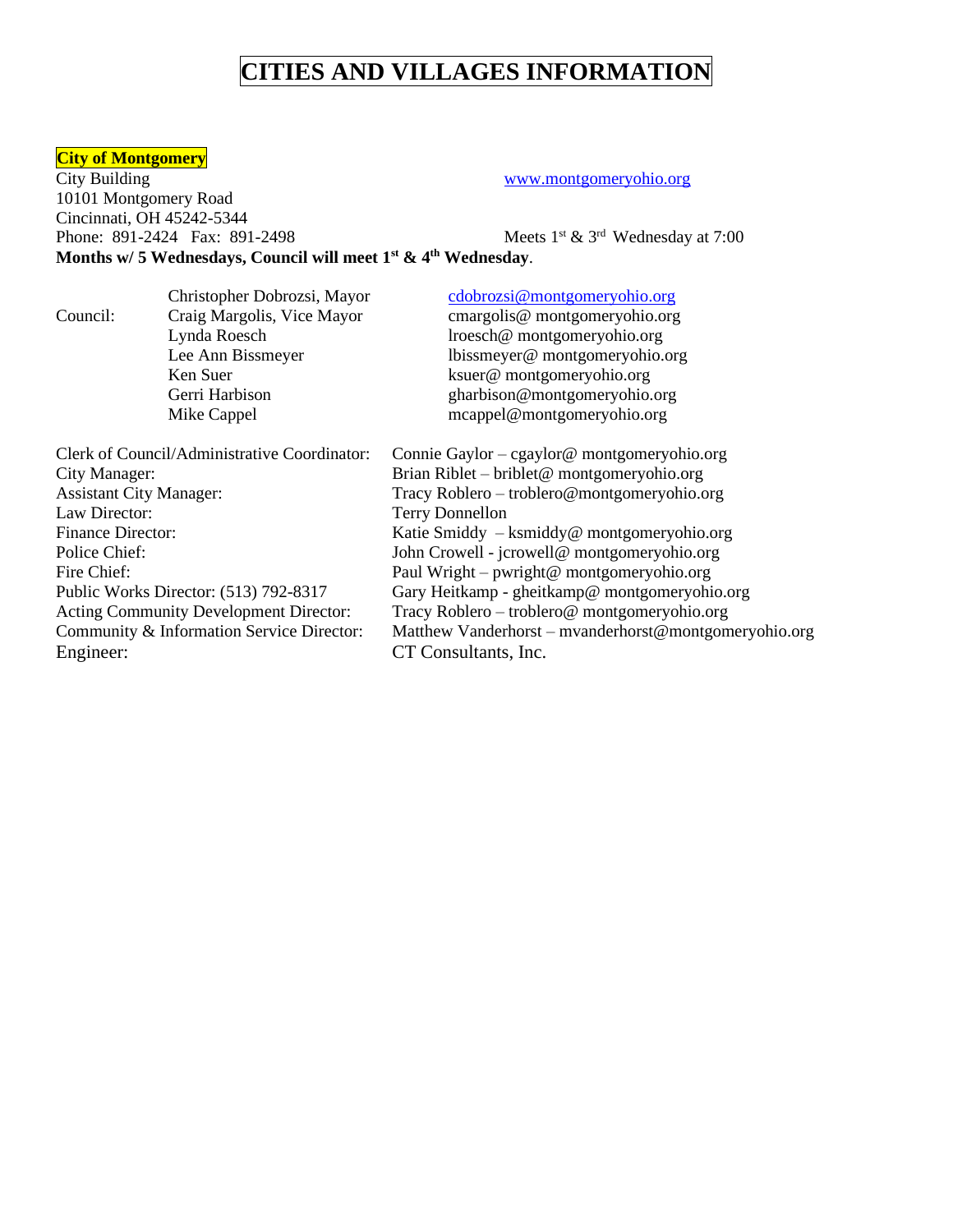### **City of Mt. Healthy**

City Building [www.mthealthy.org](http://www.mthealthy.org/) 7700 Perry Street Cincinnati, OH 45231-3493 Phone: 931-8840 Fax: 728-3189 Meets 1<sup>st</sup> and 3<sup>rd</sup> Tuesday at 7:00 p.m.

3<sup>rd</sup> Tues ONLY June thru August

James Wolf, Mayor jwolf@mthealthy.org Ross Bittner, President rbittner@mthealthy.org Council: Kisha Dosa – At Large kdosa@mthealthy.org Judy Petersen – At Large jpetersen@mthealthy.org bparsons@mthealthy.org jroetting@mthealthy.org dlingo@mthealthy.org cgeorge@mthealthy.org jmoody@mthealthy.org

Ray Rissel – rrissel@mthealthy.org Alex Washick – awashick @mthealthy.org Melanie Evenson - mevenson@mthealthy.org Scott Bauer - sbauer@mthealthy.org Bill Kocher – bkocher1@mthealthy.org Scott Sollmann – ssollmaan@smbplaw.com Vincent Demasi – vdemasi@mthealthy.org Steve Lawson – slawson @mthealthy.org JMA Consultants, Inc. Chief Bldg. Code Inspector: Gordon Wong – gwong@mthealthy.org

Public Works Director: 728-3182 X-120 Gregg Cutter – gcutter@mthealthy.org

| $300 \times 1000 \times 1000 \times 1000 \times 1000$ |                |  |
|-------------------------------------------------------|----------------|--|
| Robert Parsons – At Large                             |                |  |
| Joe Roetting – At Large                               |                |  |
| Denise Lingo – At Large                               |                |  |
| Cordel George – At Large                              |                |  |
| Jennifer Moody – At Large                             |                |  |
|                                                       |                |  |
| Administrative Liaison:                               | 931-8840 X-131 |  |
| City Clerk:                                           | 931-8840 X-127 |  |
| <b>Assistant Finance Director:</b>                    | 728-3182 X-132 |  |
| <b>Finance Director:</b>                              | 728-3182 X-133 |  |
| City Manager:                                         | 931-8840 X-126 |  |
| Law Director:                                         |                |  |
| Police Chief:                                         | 728-3182 X-114 |  |
| Fire Chief:                                           | 728-3182 X-143 |  |
| Engineer:                                             |                |  |
|                                                       |                |  |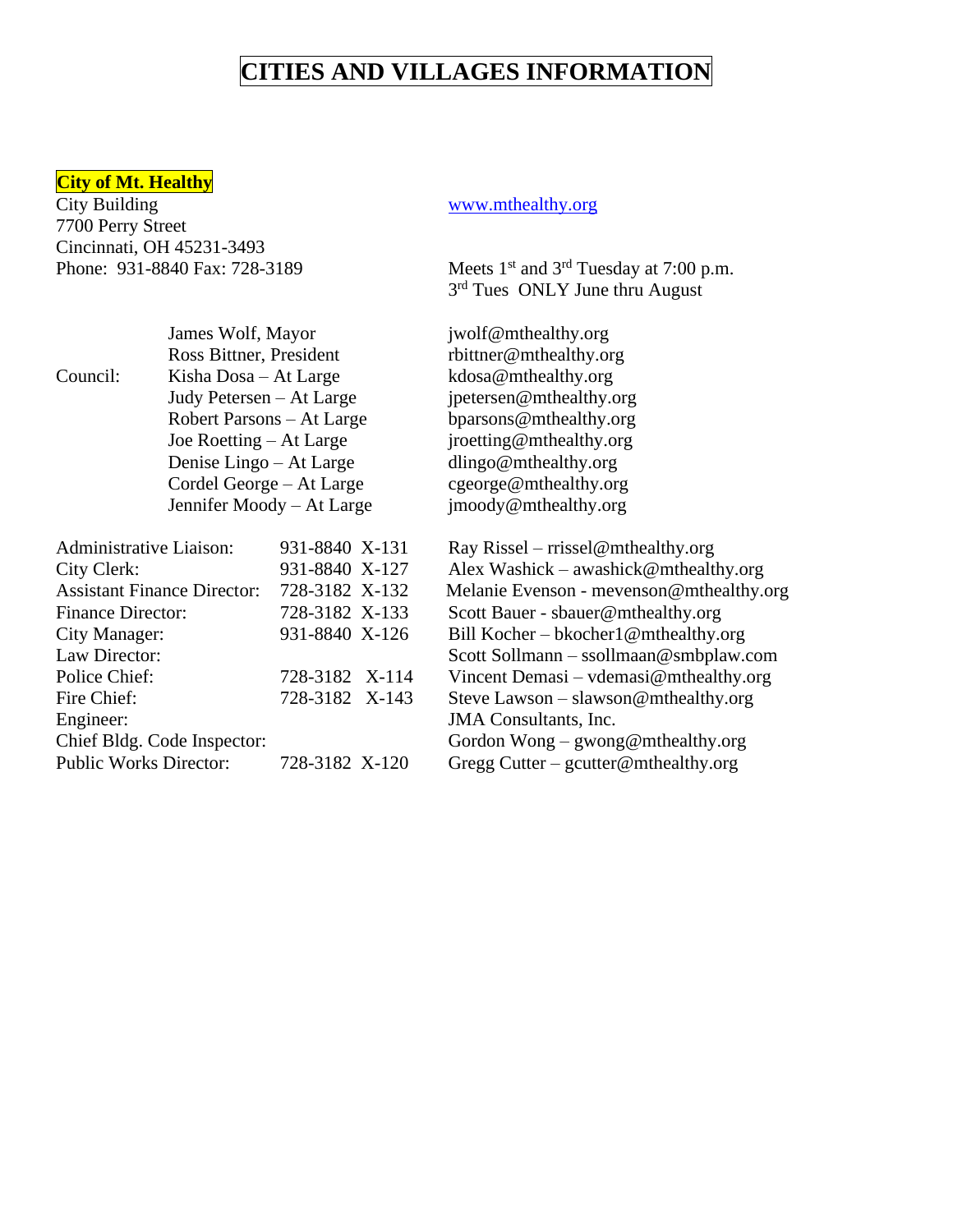## **Village of Newtown**

www.newtownohio.gov Newtown Municipal Center & American Indian Education Center 3537 Church Street Phone: 561-7097 Cincinnati, Ohio 45244 Fax: 561-7555

### *Council Meets the 2nd and 4th Tuesday of the month @ 6:30 p.m.with the 2nd meetings in Nov & Dec being cancelled*

**During Covid we meet via zoom 2nd Tuesday ONLY**

|                               | mkobasuk@newtownohio.gov                              |
|-------------------------------|-------------------------------------------------------|
|                               | dcarroll@newtownohio.gov                              |
| Sarah Williams                | swilliams@newtownohio.gov                             |
| <b>Terry Fairley</b>          | tfairley@newtownohio.gov                              |
| <b>Curt Tiettmeyer</b>        | ctiettmeyer@newtownohio.gov                           |
| <b>Chuck Short</b>            | cshort@newtownohio.gov                                |
| Daryl Zornes                  | dzornes@newtownohio.gov                               |
|                               | Keri Everett – keverett@newtownohio.gov               |
| Assistant to the Mayor:       | Becky Fairley – bfairley@newtownohio.gov              |
|                               | Emily T. Supinger – etsupinger@strausstroy.com        |
|                               | Tom Synan - tsynan@newtownohio.gov                    |
|                               | Richard Martin – rmartin@andersontownship.org         |
| <b>Street Commissioner:</b>   | Chuck Morgan - cmorgan@newtownohio.gov                |
| <b>Building Commissioner:</b> | Gerry Stoker – gerry@stoker.org                       |
|                               | Brandstetter Carroll, Inc. – bbrandstetter@bciaep.com |
| Property Maint. Inspector:    | Gerry Stoker – gerry@stoker.org                       |
|                               | Mark G. Kobasuk, Mayor<br>Don Carroll, Vice Mayor     |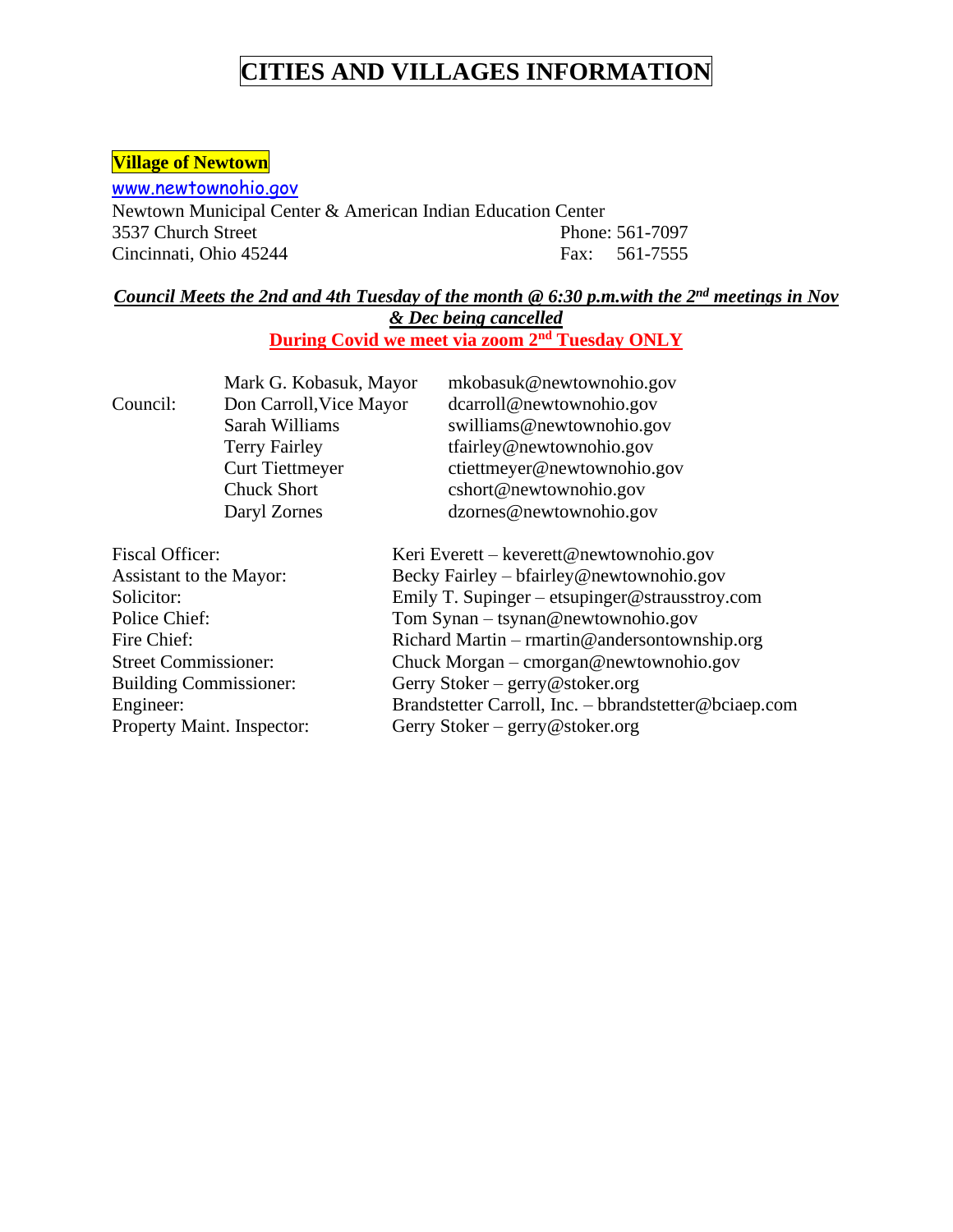### **Village of North Bend**

Municipal Building [www.northbendohio.org](http://www.northbendohio.org/) 21 Taylor Avenue, P.O. Box 537

North Bend, OH 45052 Office Hours 9:00am- 2:30P.M. (Mon, Wed. & Fri.) Phone: 941-0610 Fax: 941-1335 Meets Last Monday of the month @ 7:00 P.M. Email: village@fuse.net

Council: Douglas Sammons, Mayor [dsammons.northbend@fuse.net](mailto:dsammons.northbend@fuse.net)

Ron Hartoin, Vice Mayor rhartoin.northbend@fuse.net Bill Deters<br>
Frances Romweber<br>
Frances Romweber<br>
fromweber.northbend@fuse. [fromweber.northbend@fuse.net](mailto:fromweber.northbend@fuse.net) David Moorman dmoorman.northbend@fuse.net Joe Bonner jbonner.northbend@fuse.net Shirley Smith ssmith.northbend@fuse.net

Fiscal Officer/Treasurer: Marta Fryman mfryman.northbend@fuse.net Deputy Clerk: Marilyn Kramer village@fuse.net Law Director: Scott A. Sollmann ssollmann@smbplaw.com Maintenance Supervisor: Rick Schultz rschultz.northbend@fuse.net Engineer: JMA Consultants, Inc. dschoster@jmaconsult.com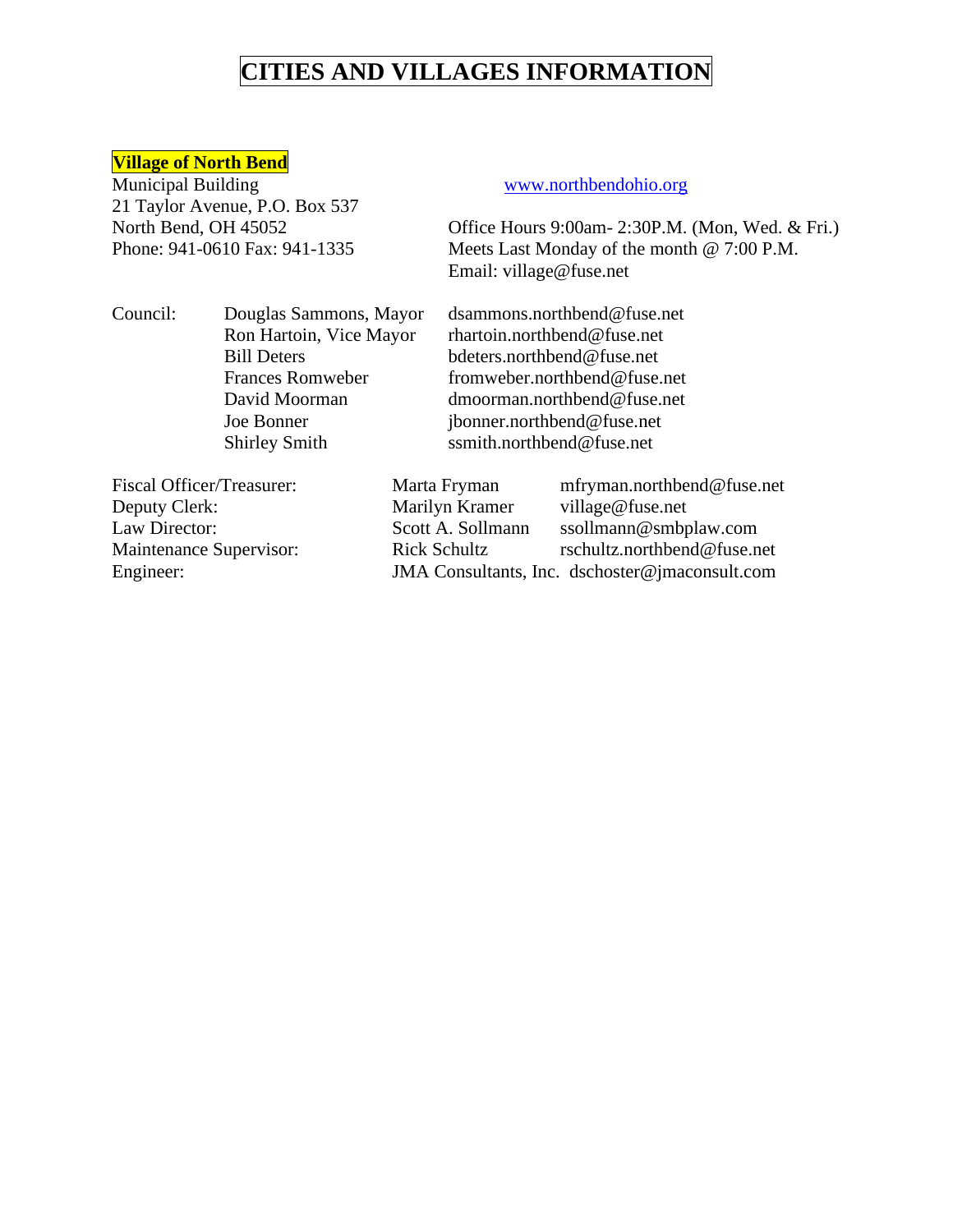### **City of North College Hill**

City Center [www.northcollegehill.org](http://www.northcollegehill.org/) 1500 W. Galbraith Road North College Hill, OH 45231 Phone: 521-7413 Fax: 931-1236 Meets 1<sup>st</sup> and 3<sup>rd</sup> Monday at 7:30

Tracie Nichols, Mayor tnichol[s@northcollegehill.org](mailto:mmason@northcollegehill.org)

Council: Mike Graver, President mgarver@northcollegehill.org Luree Blythe lblythe@northcollegehill.org

Mary Jo Zorb mizorb@northcollegehill.org Arica Underwood aunderwood@northcollegehill.org Amber Bailey abailey@northcollegehill.org Elizabeth Hartman ehartman@northcollegehill.org Matt Miller-Novak [mmillernovak@northcollegehill.org](mailto:mmillernovak@northcollegehill.org) Marjorie Anderson manderson@northcollegehill.org

### Administration: (513) 521-7413

Engineer: JMA Consultants, Inc.

Administrative Assistant: Diane Tolle – dtolle@northcollegehill.org City Administrator: X-207 Ron Mosby – rmosby@northcollegehill.org Clerk of Council: Mary Dewald - mdewald@northcollegehill.org Finance Director: X-205 Ari Hall- ahal[l@northcollegehill.org](mailto:aburton@northcollegehill.org) Fiscal Specialist: X-201 Lawanda Willis-lwillis@northcollegehill.org Finance Assistant:X-204 Stefanie Mahan – smahan@northcollegehill.org Building Commissioner: Bill Knight – [bknight@northcollegehill.org](mailto:bknight@northcollegehill.org) Public Works Director: Marty Cole – mcole@northcollegehill.org Code Enforcement Officer: Roger Neff – rnef[f@northcollegehill.org](mailto:jfulmer@northcollegehill.org) Law Director: William Deters - wdeters@ennisbritton.com Civil Service Commission: Darwin Young – dgybro@hotmail.com

Physical & Mailing Address for the: Police Dept. Phone: (513) 521-7171 Fax: (513) 521-2045 Fire Dept. Phone: (513) 521-3950 1646 W. Galbraith Road Cincinnati, OH 45239

Police Chief: (X-114) Ryan Schrand - rschrand@northcollegehill.org Fire Chief: (X-300) Brian Fels – [bfels.fd@northcollegehill.org](mailto:bfels.fd@northcollegehill.org) Court Clerk: (513) 521-1594 Virginia Wagner - [vwagner@northcollegehill.org](mailto:vwagner@northcollegehill.org)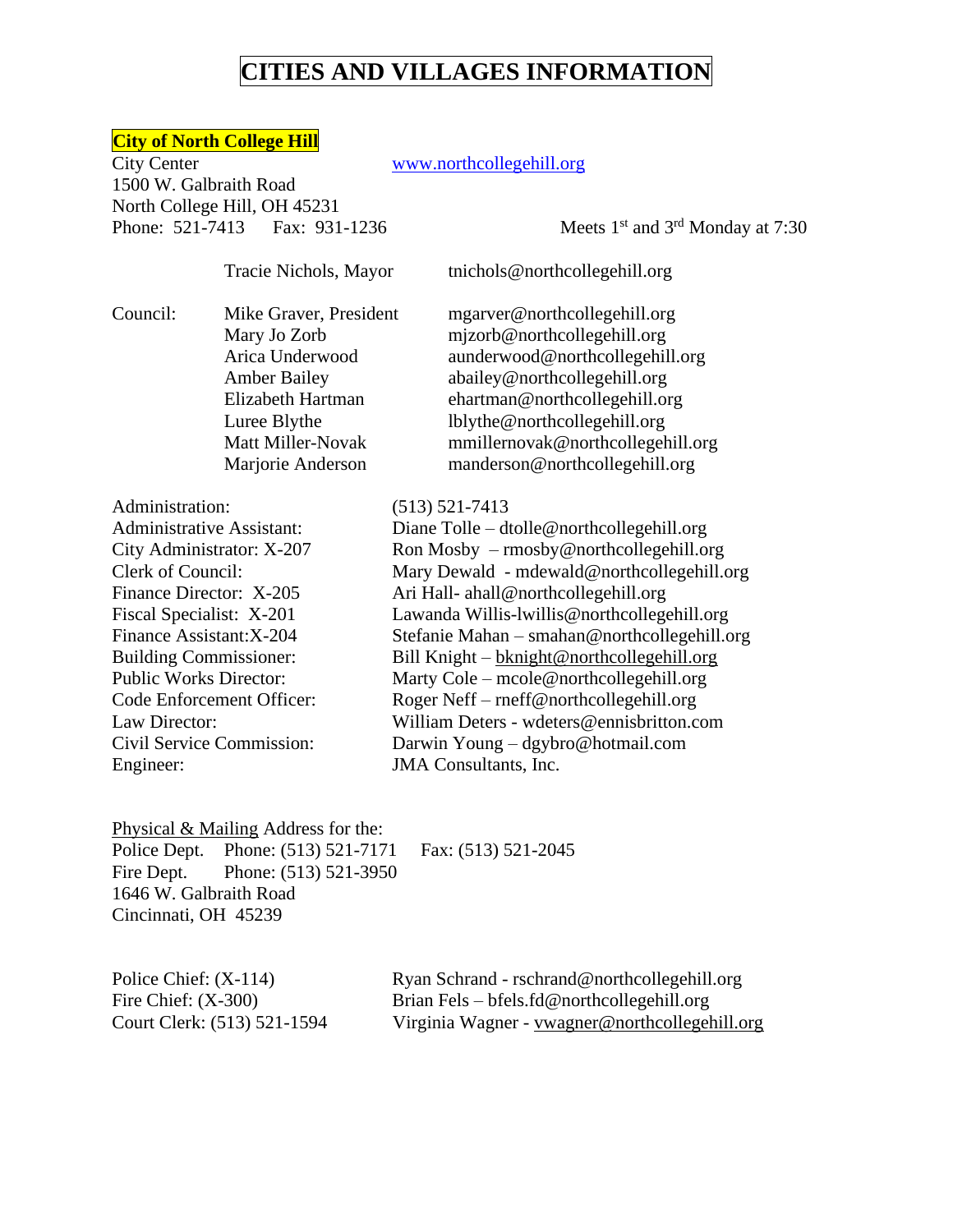# **City of Norwood**

4645 Montgomery Road Cincinnati, OH 45212-2689<br>Phone: 458-4594 Fax: 458-4595

### [www.norwoodohio.gov](http://www.norwoodohio.gov/)

Meets  $2<sup>nd</sup>$  and  $4<sup>th</sup>$  Tuesday @ 7:30pm

|           | Victor Schneider, Mayor 458-4501     | mayor@norwoodohio.gov     |
|-----------|--------------------------------------|---------------------------|
| Council:  | Ken Miracle – President              | kmiracle@norwoodohio.gov  |
|           | Chris Kelsch – $1st$ Ward            | ckelsch@norwoodohio.gov   |
|           | Eric DiNardo $-2nd$ Ward             | edinardo@norwoodohio.gov  |
|           | Eric Thompson $-3rd$ Ward            | ethompson@norwoodohio.gov |
|           | John Breadon $-4$ <sup>th</sup> Ward | jbreadon@norwoodohio.gov  |
| At Large: | <b>James Bonsall</b>                 | jbonsall@norwoodohio.gov  |
|           | Michael Gabbard                      | mgabbard@norwoodohio.gov  |
|           | Matt Geraci                          | mgeraci@norwoodohio.gov   |
|           |                                      |                           |

| Clerk of Council:                  | Maria Williams $-$ mwilliams @ norwoodohio.gov   |
|------------------------------------|--------------------------------------------------|
| Secretary to the Clerk of Council: | Liz Mize – council@norwoodohio.gov               |
| <b>Planning Director:</b>          | Vacant                                           |
| Auditor:                           | $\lim$ Stith – jimstith@norwoodohio.gov          |
| Treasurer:                         | $Tim Molony - tmolony@norwoodohio.gov$           |
| Law Director:                      | Keith Moore – kmoore@norwoodohio.gov             |
| <b>Safety Service Director:</b>    | John Murphy $-$ ssd@norwoodohio.gov              |
| Police Chief:                      | Chief William Kramer – wkramer@norwoodpolice.org |
| Fire Chief:                        | Tom McCabe-tmcc@norwoodohiofire.org              |
| Director of Comm. Dev.             | Vacant                                           |
| <b>Health Commissioner:</b>        | Brian Williamson- bwilliamson@norwoodhealth.org  |
| Superintendent of Public Works:    | Clint Zimmerman-czimmerman@norwoodohio.gov       |
| Engineer:                          | <b>JMA</b> Consultants, Inc.                     |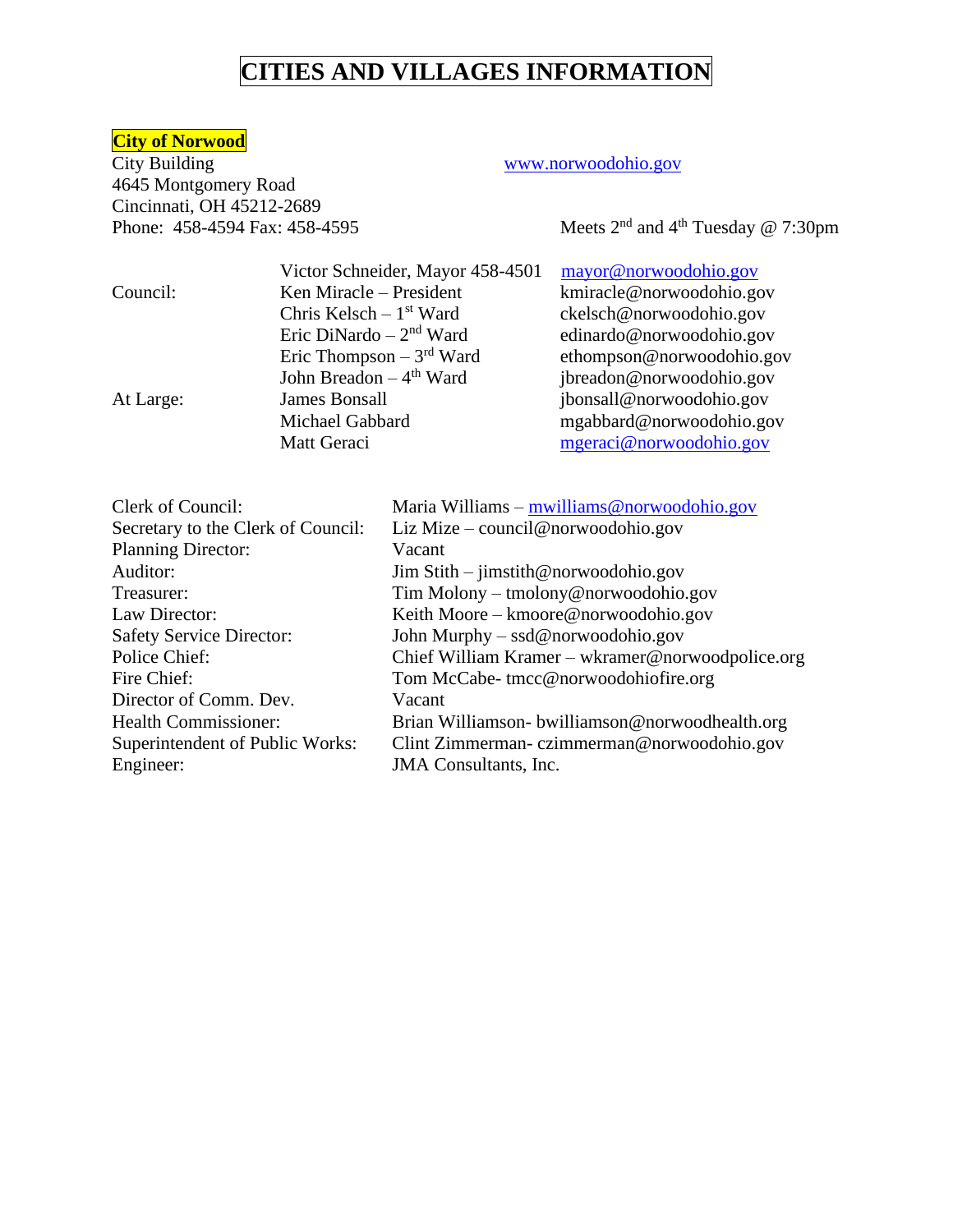### **City of Reading**

City Building [www.readingohio.org](http://www.readingohio.org/) 1000 Market Street Cincinnati, OH 45215-3283<br>Phone: 733-3725 Fax: 733-2077

Meets 1<sup>st</sup> and 3<sup>rd</sup> Tuesday at 7:30 PM

Robert Bemmes, Mayor 513-509-8619 rbemmes@readingohio.org Cris Nesbitt, President 513-237-0310 cris.nesbitt@dupont.com

| COUNCIL:                    | <b>PHONE</b>       | <b>EMAIL</b>        |
|-----------------------------|--------------------|---------------------|
| David Powell - Ward 1       | 859-802-8197       | gtpdavid@fuse.net   |
| Anthony Gertz – Ward 2      | 513-554-1868       | agertz@gertzlaw.com |
| Thomas Lynd - Ward 3        | $\degree$ 708-6364 | Tbone4@zoomtown.com |
| Dennis Albrinck – Ward 4    | $\degree$ 607-6362 | AlbrinckDe@aol.com  |
| Randy Fischesser – At Large | $\degree$ 304-4046 | Rdfisch@aol.com     |
| Katie Eadicicco – At Large  | $" 266-5103$       | katiee526@gmail.com |
| Don Lindeman – At Large     | " 509-0884         | rlindeman@fuse.net  |

| Carla Kacher            | 310-6490 | Carla.Albrinck@gmail.com     |
|-------------------------|----------|------------------------------|
| Sabrina Smith           | 733-3725 | ssmith@readingohio.org       |
| <b>Melvin Gertz</b>     | 602-4297 | melgertz@fuse.net            |
| David Stevenson         | 946-3120 | dstevenson@cinci.rr.com      |
| <b>Patrick Ross</b>     | 376-2501 | pross@readingohio.org        |
| Diane Brown             | 733-3725 | dbrown@readingohio.org       |
| <b>Scott Snow</b>       | 66       | ssnow@readingpolice.org      |
| <b>Todd Owens</b>       | 66       | towens@readingohio.org       |
| <b>Darrell Courtney</b> | 66       | dcourtney@readingohio.org    |
| Matt Morgan             | 66       | mmorgan@readingohio.org      |
| Dan Brooks              | 733-3725 | email: no email given        |
|                         |          |                              |
|                         |          | <b>JMA</b> Consultants, Inc. |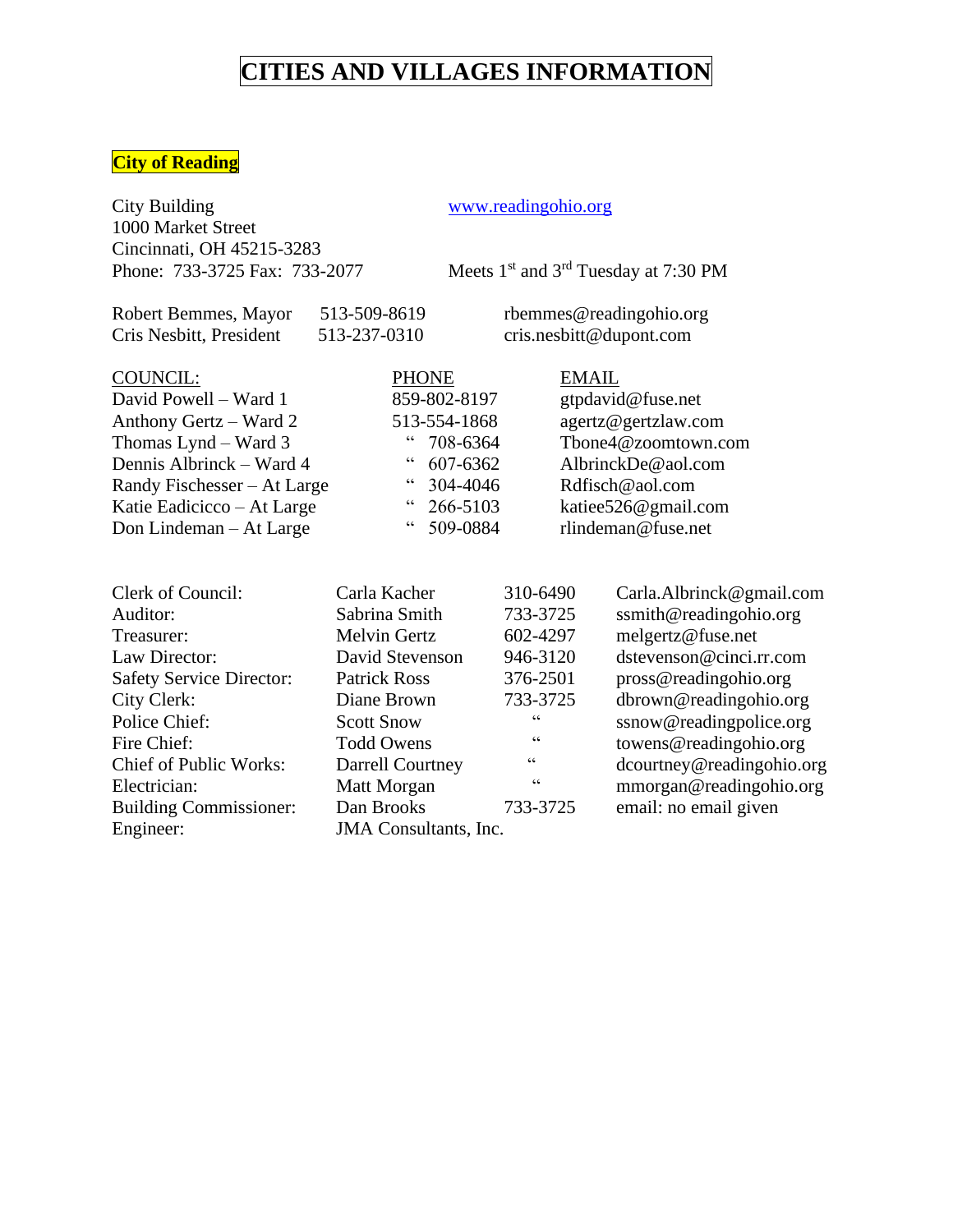### **City of Sharonville**

City Building WWW.sharonville.org 10900 Reading Road Cincinnati, OH 45241-2559 Phone: 563-1144 Fax: 563-0617

Meets: Jan. 12 & 26, Feb. 9 & 23, Mar. 9 & 30, Apr. 13 & 27, May 11 & 25, June 22, July 20, Aug. 17 & 31, Sept. 14 & 28, Oct. 12 & 26, Nov. 9 & 23, and Dec. 14.

|          | Kevin Hardman, Mayor    | khardman@cityofsharonville.com    |
|----------|-------------------------|-----------------------------------|
|          | Vicki Hoppe, President  | vhoppe@cityofsharonville.com      |
| Council: | Teri Bucheit - Clerk    | tbucheit@cityofsharonville.com    |
|          | Shayok Dutta, Ward 1    | sdutta@cityofsharonville.com      |
|          | Dave Koch, Ward II      | dkoch@cityofsharonville.com       |
|          | Paul Schmidt, Ward III  | pschmidt@cityofsharonville.com    |
|          | Rob Tankersley, Ward IV | rtankersley@cityofsharonville.com |
|          |                         |                                   |

| Sr. Executive Secretary:                                                               | Debra O'Toole         | dotoole@cityofsharonville.com     |
|----------------------------------------------------------------------------------------|-----------------------|-----------------------------------|
| <b>Safety Service Director:</b>                                                        | James Lukas           | jlukas@cityofsharonville.com      |
| Auditor:                                                                               | Ed Cunningham         | ecunningham@cityofsharonville.com |
| Treasurer:                                                                             | Kurt Irey             | kirey@cityofsharonville.com       |
| Law Director:                                                                          | Mark Piepmeier        | mpiepmeier@cityofsharonville.com  |
| Police Chief:                                                                          | <b>Steve Vanover</b>  | svanover@cityofsharonville.com    |
| Fire Chief:                                                                            | Kirk Mousa            | kmousa@cityofsharonville.com      |
| Director of Public Works:                                                              | Joe Kempe             | jkempe@cityofsharonville.com      |
| Joe Kemp will be retiring on Jan 8, 2021. Replacement to be determined at a later date |                       |                                   |
| <b>Finance Director:</b>                                                               | Scott McKeehan        | smckeehan@cityofsharonville.com   |
| Building/Planning:                                                                     | John Creech           | jcreech@cityofsharonville.com     |
| <b>Recreation Director:</b>                                                            | Michael Blomer        | mblomer@cityofsharonville.com     |
| <b>Convention Center:</b>                                                              | <b>Jim Downton</b>    | jdownton@cityofsharonville.com    |
| Engineer:                                                                              | <b>CT</b> Consultants |                                   |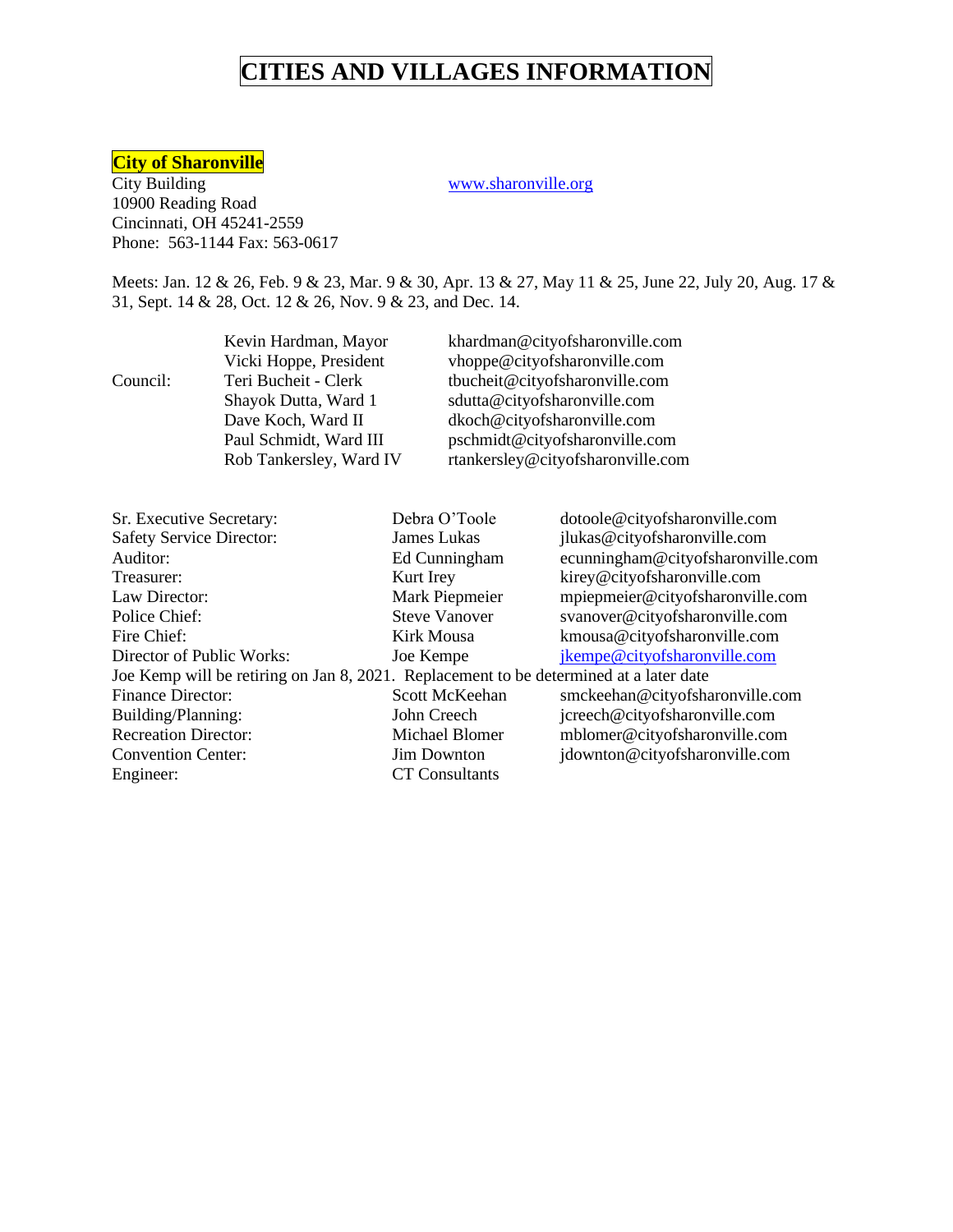# **Village of Silverton**

Village Building<br>
6943 Montgomery Road<br>
Meets 1<sup>st</sup> Thur 6943 Montgomery Road Meets 1<sup>st</sup> Thursday & 3<sup>rd</sup> Thursday Cincinnati, OH 45236 every month at 7:00 p.m. Phone: 936-6240 Fax: 996-0026

|          | John Smith, Mayor             | jasmith@fuse.net       |
|----------|-------------------------------|------------------------|
|          | Idella Thompson, Vice Mayor   | haristh@juno.com       |
|          | Franklin D. Wilson,           | fdwilson55@hotmail.com |
| Council: | Mark J. Quarry                | mquarry@cabr.org       |
|          | Frank C. Sylvester            | no email given         |
|          | Dottie M. Williams            | hdwilliams@fuse.net    |
|          | <b>Shirley Hackett-Austin</b> | sjhackett601@aol.com   |
|          |                               |                        |

| Clerk of Council:            | Meredith George - m.george@silvertonohio.us         |
|------------------------------|-----------------------------------------------------|
| Village Manager:             | Tom Carroll - t.carroll@silvertonohio.us            |
| Solicitor:                   | Bryan Pacheco - pacheco@dinsmore.com                |
| Service Forman:              | Jason Webber $-$ j.webber @silvertonohio.us         |
| District 4 Commander Police: | Lt. Pete Enderle – penderle@sherrif.hamilton-co.org |
| Fire Chief:                  | Denny Meador                                        |
| <b>Finance Director:</b>     | Denise Stemen $-$ d.stemen@silvertonohio.us         |
| Tax Specialist:              | Alycia Boggs $-$ a.boggs@silvertonohio.us           |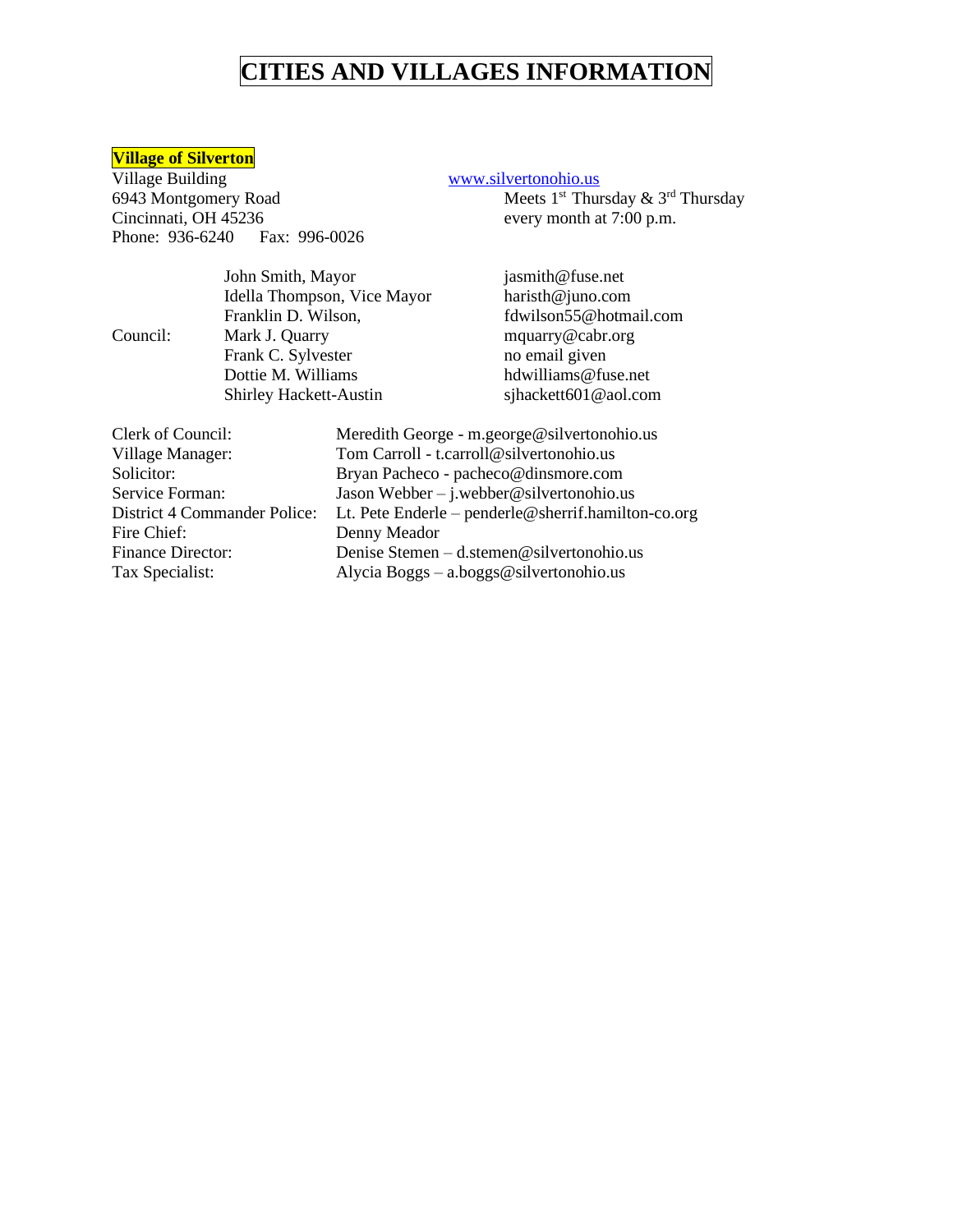### **City of Springdale**

City Building WWW.springdale.org 11700 Springfield Pike Springdale, OH 45246-2312 Phone: 346-5700 Fax: 346-5745

st and 3rd Wednesday at 7:00

Council: Tom Vanover, President [thomvanover@yahoo.com](mailto:thomvanover@yahoo.com) Jeffrey Anderson jeff@jeff4springdale.com Holly Emerson hemerson @fuse.net Lawrence Hawkins III lawhawk3@fuse.net Joe Ramirez *jramirez@springdale.org* Carolyn Ghantous [cghantous@comey.com](mailto:cghantous@comey.com)

Assistant City Administrator: Brian Uhl – buhl@springdale.org

Doyle H. Webster, Mayor dwebster@springdale.org Meghan Sullivan-Wisecup [msullivan-wisecup@springdale.org](mailto:msullivan-wisecup@springdale.org)

Clerk of Council/Finance Director: Kathy McNear - kmcnear@cinci.rr.com Law Director: Joseph J. Braun – jjbraun@strausstory.com City Administrator: John J. Jones – jjones @springdale.org Sr. Administrative Assistant: Stephanie Morgan – smorgan@springdale.org Administrative Secretary: Mary Charles – mcharles @springdale.org Police Chief: Thomas Wells – Twells @springdale.org Fire Chief: Mike Hoffman – mhoffman @springdale.org City Engineer CT Consultants: Shawn Riggs – sriggs@ctconsultants.com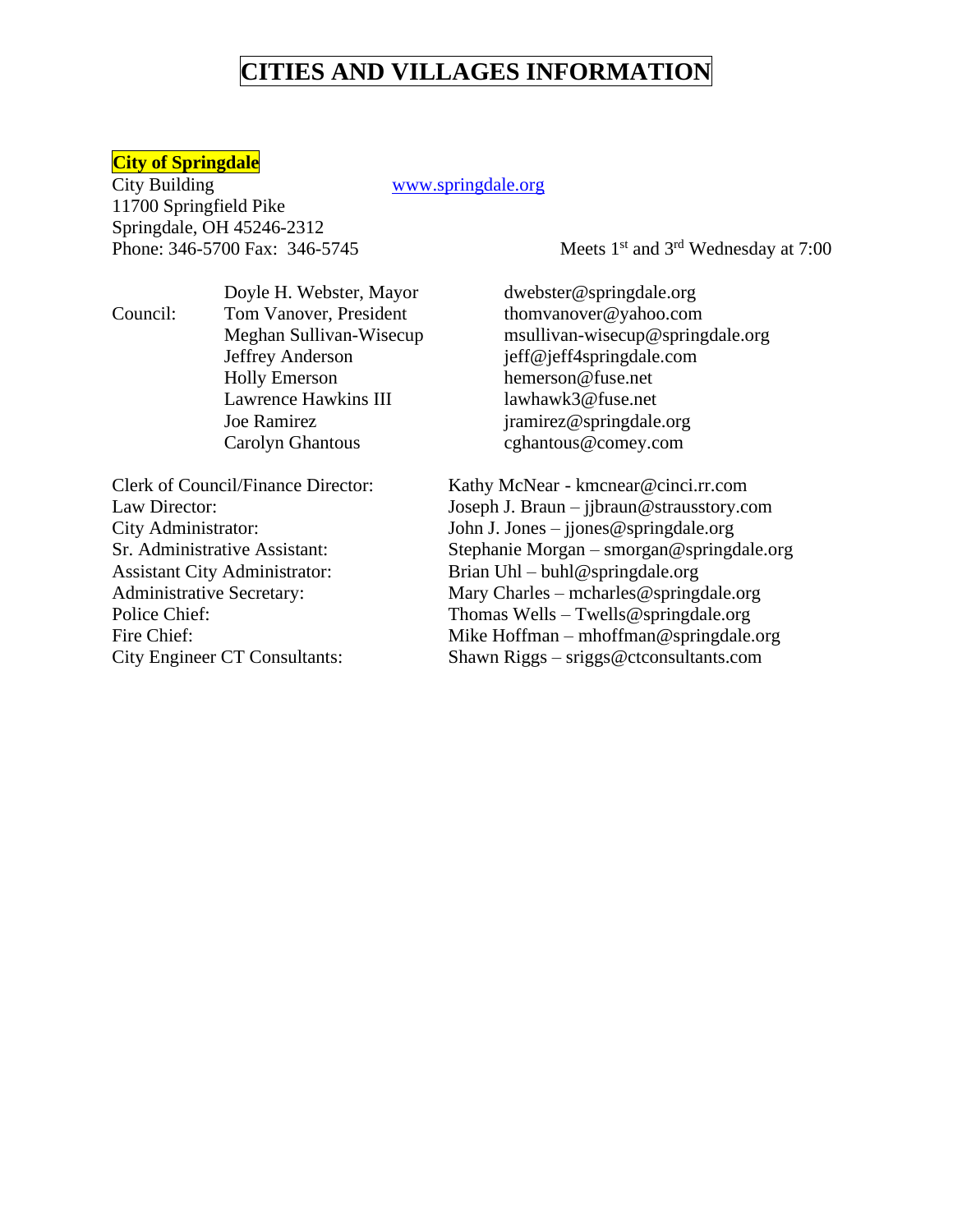# **Village of St. Bernard**

110 Washington Avenue Cincinnati, OH 45217-1399 Phone: 242-7770 Fax: 641-1840

### www.cityofstbernard.org

Meets  $2<sup>nd</sup>$  Thursday at 7:00 p.m.

|           | Jonathan Stuchell, Mayor                 | mayor@cityofstbernard.org     |
|-----------|------------------------------------------|-------------------------------|
| Council:  | Steve Asbach, President                  | sasbach@cityofstbernard.org   |
|           | Mindy Miller $-1st$ Ward                 | ward1@cityofstbernard.org     |
|           | Ray Culbertson $-2nd$ Ward               | ward2@cityofstbernard.org     |
|           | Donald Tobergte $-3rd$ Ward              | dtobergte@cityofstbernard.org |
|           | Chris Schildmeyer - 4 <sup>th</sup> Ward | ward4@cityofstbernard.org     |
| At Large: | <b>Bob Culbertson</b>                    | atlarge02@cityofstbernard.org |
|           | Patty Hausfeld                           | atlarge01@cityofstbernard.org |
|           | Cindi Bedinghaus                         | cbedinghaus@cityofstbernard.  |

| Steve Asbach, President                  | sasbach@cityofstbernard.org     |
|------------------------------------------|---------------------------------|
| Mindy Miller $-1st$ Ward                 | ward1@cityofstbernard.org       |
| Ray Culbertson $-2nd$ Ward               | ward2@cityofstbernard.org       |
| Donald Tobergte $-3rd$ Ward              | dtobergte@cityofstbernard.org   |
| Chris Schildmeyer - 4 <sup>th</sup> Ward | ward4@cityofstbernard.org       |
| <b>Bob Culbertson</b>                    | atlarge02@cityofstbernard.org   |
| Patty Hausfeld                           | atlarge01@cityofstbernard.org   |
| Cindi Bedinghaus                         | cbedinghaus@cityofstbernard.org |
|                                          |                                 |

| Clerk:                            | M. Sue Kathman         | skathman@cityofstbernard.org  |
|-----------------------------------|------------------------|-------------------------------|
| Admin Assistant:                  | Heidi Culbertson       | cityclerk@cityofstbernard.org |
| Auditor:                          | Peggy Brickweg         | auditor@cityofstbernard.org   |
| Treasurer:                        | John Ungruhe           | treasurer@cityofstbernard.org |
| Law Director:                     | Valerie Van Valkenburg | law@cityofstbernard.org       |
| Safety & Service Dir: Thomas Paul |                        | service@citypfstbernard.org   |
| Police Chief:                     | Mike Simo              | msimo@stbernardpolice.org     |
| Fire Chief:                       | Bryan Young            | firechief@cityofstbernard.org |
| Engineer:                         | JMA Consultants, Inc.  | jgoedde@jmaconsult.com        |
|                                   |                        |                               |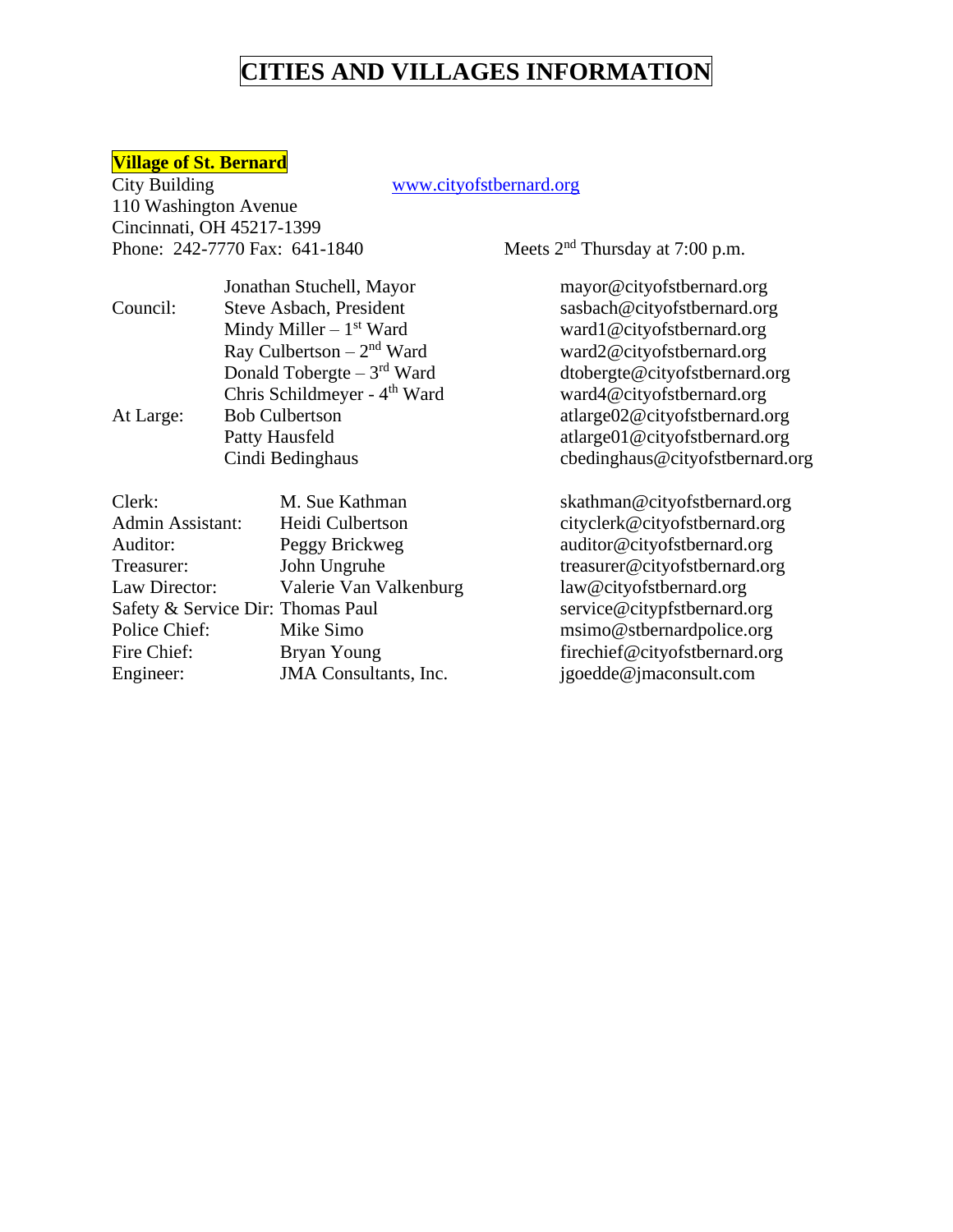# **Village of Terrace Park**

428 Elm Avenue Terrace Park, OH 45174-1004 Phone: 831-2138 Fax: 831-9236 Meets 2<sup>nd</sup> Tuesday at 7:30

### [www.terracepark.org](http://www.terracepark.org/)

|                                     | Thomas M. Tepe, Jr., Mayor                | tepe@terracepark.org                            |
|-------------------------------------|-------------------------------------------|-------------------------------------------------|
| Council:                            | Jeff LeMay                                | lemay@terracepark.org                           |
|                                     | John Gaskey                               | gaskey@terracepark.org                          |
|                                     | Judy Lehman                               | lehman@terracepark.org                          |
|                                     | Pax Lindell                               | Lindell@terracepark.org                         |
|                                     | Lauren Ingebritson                        | ingebritson@terracepark.org                     |
|                                     | Regina Sharp                              | sharp@terracepark.org                           |
|                                     | <b>Clerk of Council/Public Relations:</b> | Katie Lyons – TP_Clerk@terracepark.org          |
| <b>Chief Fiscal Officer:</b>        |                                           | Katie Lyons - lyons@terracepark.org             |
| Solicitor:                          |                                           | Jeff Forbes – JDForbes@woodlamping.com          |
| Police Chief/Village Administrator: |                                           | Gerald Hayhow – hayhow@terracepark.org          |
| Fire Chief:                         |                                           | Stephen Dronsfield - dronsfield@terracepark.org |
| Fire Administrator:                 |                                           | Jeff Carle – carlejeff@gmail.com                |
| <b>EMS Chief:</b>                   |                                           | John Maggard – maggard@terracepark.org          |
| Village Engineer:                   |                                           | <b>CT</b> Consultants                           |
| Building:                           |                                           | Hamilton County Planning & Development          |
|                                     |                                           |                                                 |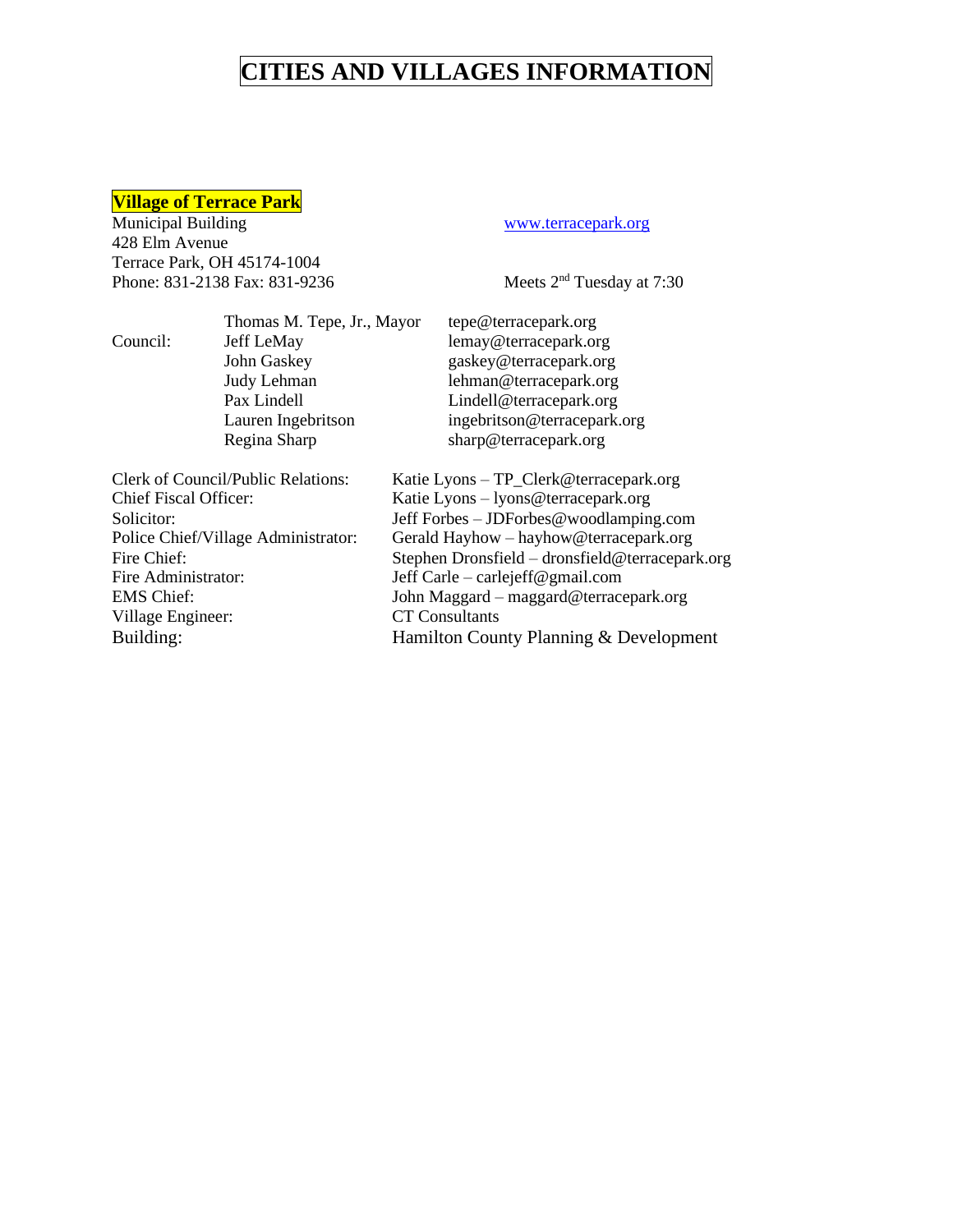### **Village of Woodlawn**

Municipal Building [www.beautifulwoodlawn.us](http://www.beautifulwoodlawn.us/) 10141 Woodlawn Blvd. Phone: 771-6130 Fax: 771-0171

Cincinnati, OH 45215-1324 Council Meets: Last Tuesday of each month at 7:00 p.m.

Public Works: (P) 772-1947 (F)-772-0171 Address: 130 Marion Rd, Cinti, OH 45215

|          | Brian Poole, Mayor         | bpoole@beautifulwoodlawn.us      |
|----------|----------------------------|----------------------------------|
|          | Rosemary Brown, Vice Mayor | rbrown@beautifulwoodlawn.us      |
| Council: | Garrick Berkhalter         | dberkhalter@beautifulwoodlawn.us |
|          | Esther Boyd                | eboyd@beautifulwoodlawn.us       |
|          | Pamela Fitzgerald          | pfitzgerald@beautifulwoodlawn.us |
|          | Robert Lawson              | rlawson@beautifulwoodlawn.us     |
|          | Kiana Trabue               | ktrabue@beautifulwoodlawn.us     |

Clerk of Council: X-1102 Monica Yihad myihad@beautifulwoodlawn.us Clerk of Courts: X-1009 Debbie Rhodes drhodes@beautifulwoodlawn.us Municipal Manager: X-1106 Jerry Thamann ithamann @beautifulwoodlawn.us Law Director: 621-2120 Emily Supinger ets@stausstroy.com Tax Commissioner: X-1104 Charles Willis cwillis@beautifulwoodlawn.us Finance Director: X-1101 Timothy Engel tengel@beautifulwoodlawn.us Payroll Clerk: X-1103 Ashley Madden amadden@beautifulwoodlawn.us Police Chief: X-1000 Aaron Tillman atillman atillman beautiful woodlawn.us Fire Chief: X-1500 Amos Johnson ajohnson @beautifulwoodlawn.us Code Enforcer: X-1105 Leroy Williams lwilliams@beautifulwoodlawn.us Public Works: 703-4641 Anthony Brown abrown @beautifulwoodlawn.us Parks & Recreation: X-1300 VACANT @beautifulwoodlawn.us Engineer: Jeff Koehn jeff.koehn@ibigroup.com